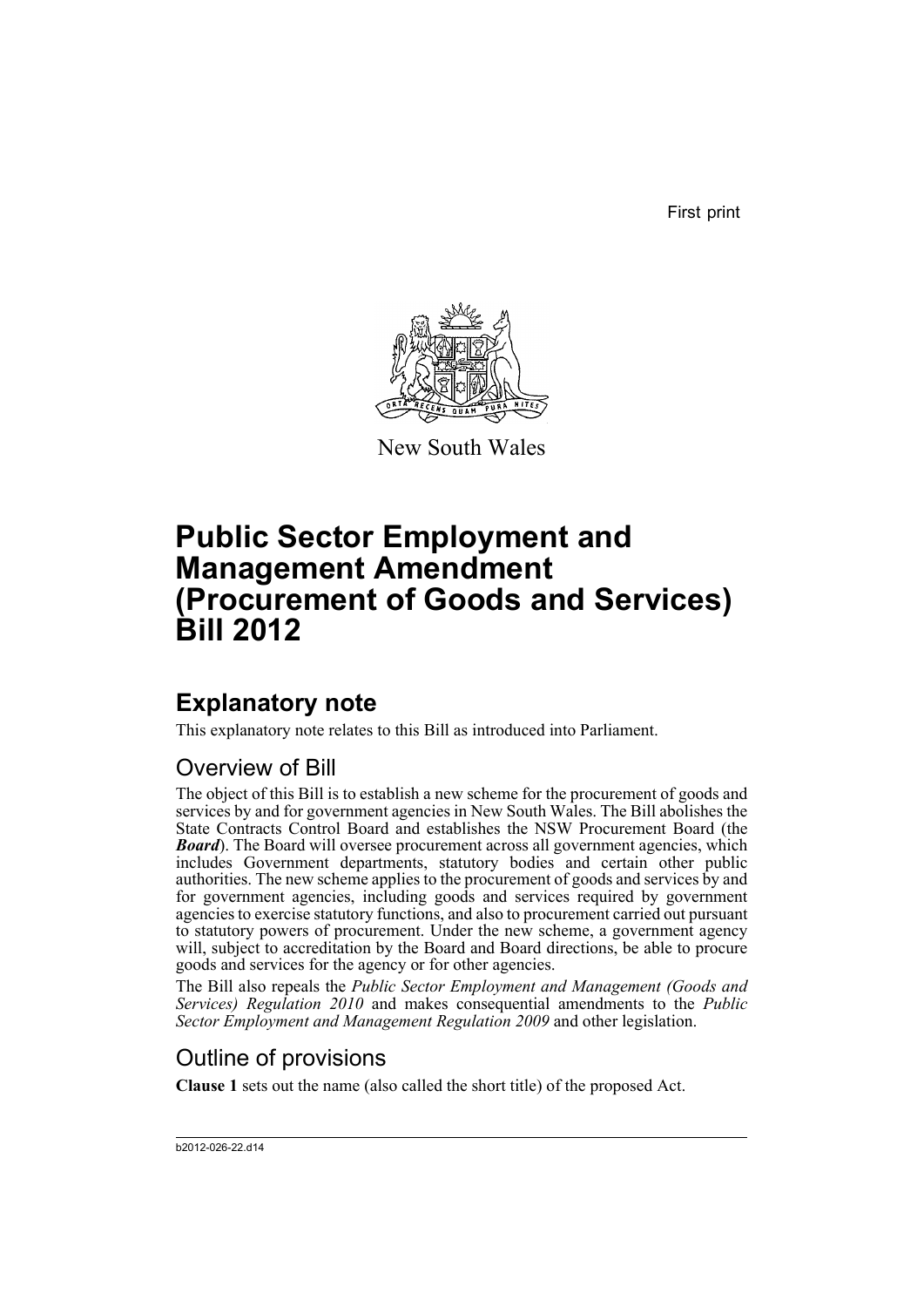Explanatory note

**Clause 2** provides for the commencement of the proposed Act on a day or days to be appointed by proclamation.

## **Schedule 1 Amendment of Public Sector Employment and Management Act 2002 No 43**

**Schedule 1 [2]** omits Parts 7.1 and 7.2 of Chapter 7 of the *Public Sector Employment and Management Act 2002* (the *principal Act*) and inserts new Parts 7.1–7.4.

**Proposed Part 7.1** defines words and expressions used in proposed Chapter 7. A *government agency* is defined to mean any of the following:

- (a) a public sector agency (within the meaning of the principal Act),
- (b) a NSW Government agency,
- (c) any other public authority that is constituted by or under an Act or that exercises public functions (other than a State owned corporation),
- (d) any State owned corporation prescribed by the regulations.

*Procurement* of goods and services is defined to mean the process of acquiring goods and services by:

- (a) identifying the need to purchase goods and services, and
- (b) selecting suppliers for goods and services, and
- (c) contracting and placing orders for goods and services,

and includes the disposal of goods that are unserviceable or no longer required.

The proposed Chapter will apply to the procurement of goods and services by or for a government agency, which includes:

- (a) the procurement of goods and services required by a government agency to exercise its statutory functions, and
- (b) the procurement of goods and services by a government agency pursuant to the agency's specific powers of procurement.

The proposed Chapter will not apply to procurement by or for a local council or other local authority or the Parliament of New South Wales.

**Proposed Part 7.2** establishes the Board as a NSW Government agency. The Board will consist of the Director-General of the Department of Finance and Services (the Chairperson) and the Division Heads of at least 6 of the Divisions of the Government Service specified in Division 1 of Part 1 of Schedule 1 to the principal Act, being the Divisions determined by the Minister for Finance and Services (the *Minister*) from time to time. The Board will be subject to the direction and control of the Minister in the exercise of its functions and will be able to establish subcommittees and advisory groups to assist the Board. **Schedule 1 [4]** inserts provisions relating to the members and procedure of the Board.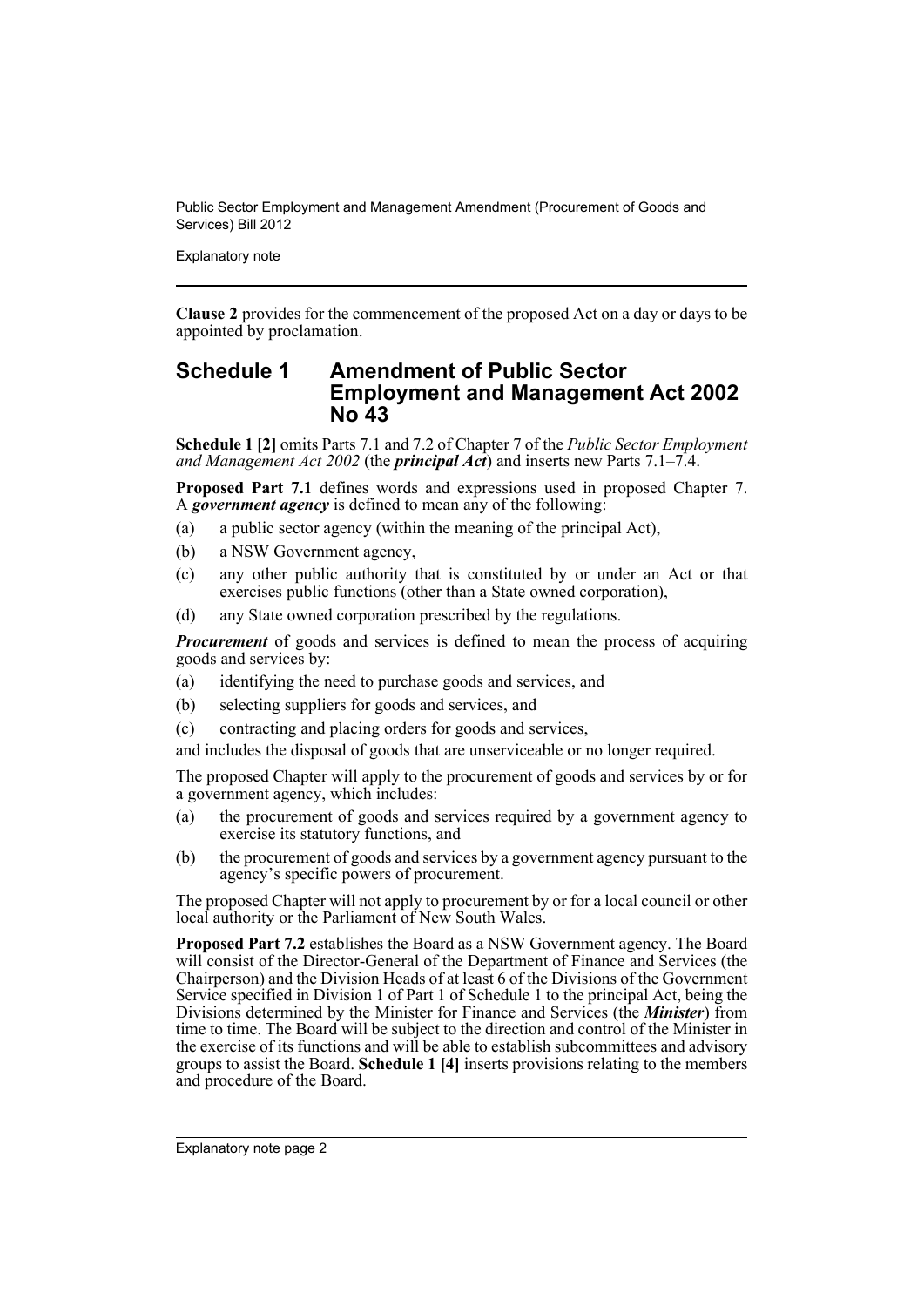Explanatory note

**Proposed Part 7.3** sets out the objectives and functions of the Board. The objectives of the Board are as follows:

- (a) to develop and implement a Government-wide strategic approach to procurement,
- (b) to ensure best value for money in the procurement of goods and services by and for government agencies,
- (c) to improve competition and facilitate access to Government procurement business by the private sector, especially by small and medium enterprises and regional enterprises,
- (d) to reduce administrative costs for government agencies associated with procurement,
- (e) to simplify procurement processes while ensuring probity and fairness.

The Board will have the following functions:

- (a) to oversee the procurement of goods and services by and for government agencies,
- (b) to develop and implement procurement policies,
- (c) to issue directions to government agencies,
- (d) to monitor compliance by government agencies with the requirements of the proposed Chapter (including Board directions),
- (e) to investigate and deal with complaints about the procurement activities of government agencies,
- (f) to develop appropriate procurement and business intelligence systems for use by government agencies,
- (g) to collect, analyse and publish data and statistics in relation to the procurement of goods and services by and for government agencies,
- (h) such other functions as are conferred or imposed on the Board by or under the principal Act or any other Act.

**Proposed Part 7.4** sets out the new procurement scheme. The Board may establish a scheme under which government agencies accredited by the Board may procure goods and services for that agency or for other government agencies, subject to any terms and conditions of its accreditation. Government agencies may also be authorised by the Board to carry out specified procurement of goods and services without Board accreditation. The Board will be able to issue directions to government agencies regarding the procurement of goods and services by and for government agencies. Government agencies will be obliged to exercise procurement functions in accordance with any applicable Board policies and directions, the terms of any Board accreditation and the principles of probity and fairness.

**Schedule 1 [1]** substitutes the heading to Chapter 7 of the principal Act to reflect the new procurement scheme.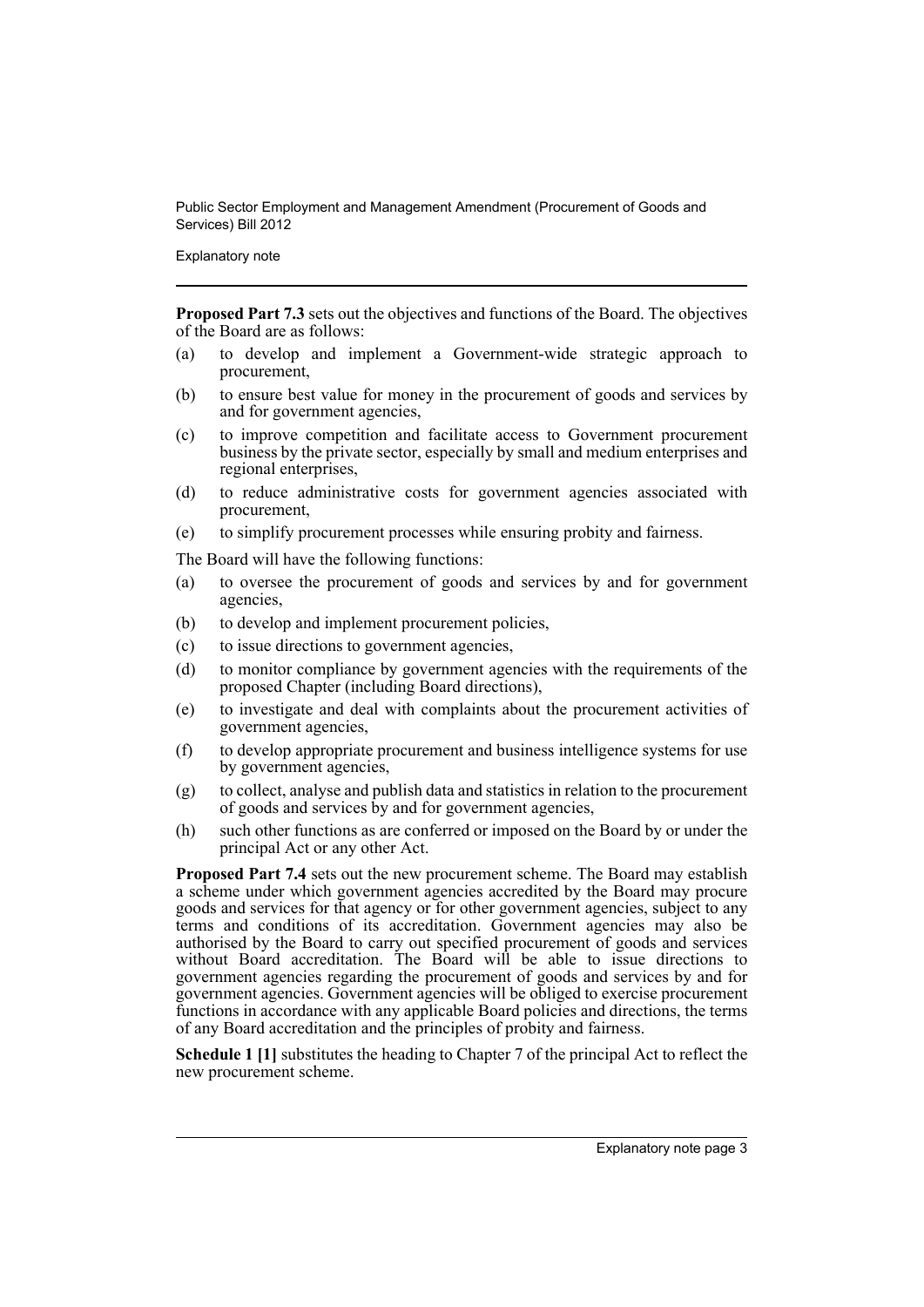Explanatory note

**Schedule 1 [3]** omits Part 7.3 (Competitive neutrality in tendering) and transfers the provisions of that Part to Schedule 1 to the *Public Sector Employment and Management Regulation 2009*.

**Schedule 1 [5]** enables savings and transitional regulations to be made as a consequence of the enactment of the proposed Act.

**Schedule 1 [6]** contains savings and transitional provisions.

### **Schedule 2 Amendment of Public Sector Employment and Management Regulation 2009**

**Schedule 2 [1]** inserts provisions from the *Public Sector Employment and Management (Goods and Services) Regulation 2010* (which is repealed by Schedule 3.5 to the proposed Act) into the *Public Sector Employment and Management Regulation 2009*, including provisions that deal with the following matters:

- (a) the procurement of goods and services in emergencies,
- (b) the supply of goods and services by approved disability employment organisations,
- (c) agreements between the Board and public bodies (that are not government agencies and not covered by the procurement arrangements in proposed Chapter 7 of the principal Act) relating to the procurement of goods and services for or by those bodies.

**Schedule 2 [2]–[6]** are minor amendments consequent on the transfer of Part 7.3 (Competitive neutrality in tendering) of the principal Act to the *Public Sector Employment and Management Regulation 2009*.

## **Schedule 3 Consequential amendments to other legislation**

**Schedule 3.1–3.4** make amendments to the following legislation as a consequence of the abolition of the State Contracts Control Board and establishment of the NSW Procurement Board:

- (a) *Government Information (Public Access) Act 2009*,
- (b) *Government Information (Public Access) Regulation 2009*,
- (c) *Independent Pricing and Regulatory Tribunal Act 1992*,
- (d) *Local Government Act 1993*.

**Schedule 3.5** repeals the *Public Sector Employment and Management (Goods and Services) Regulation 2010*.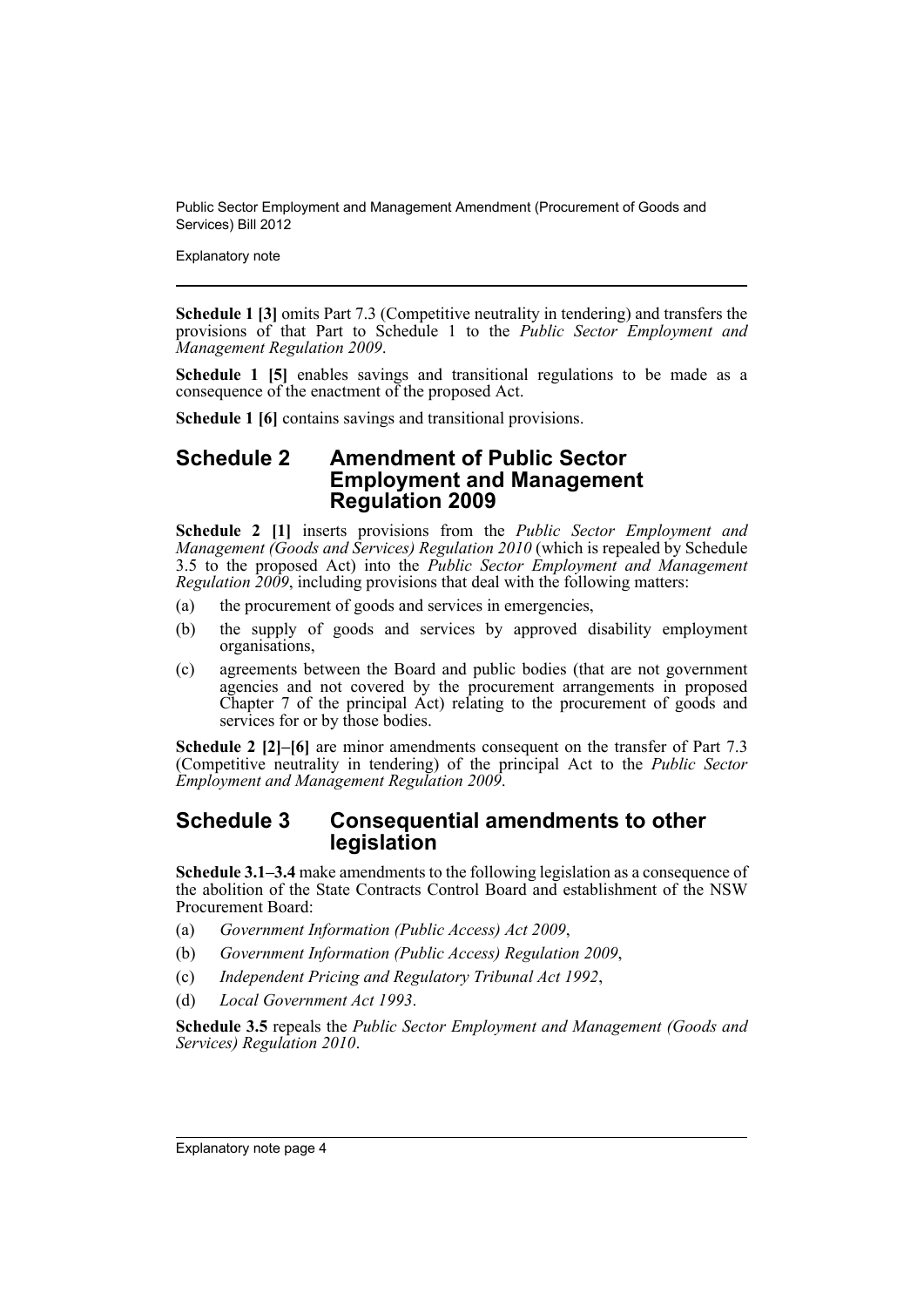First print



New South Wales

# **Public Sector Employment and Management Amendment (Procurement of Goods and Services) Bill 2012**

## **Contents**

|            |                                                                         | Page |
|------------|-------------------------------------------------------------------------|------|
|            | Name of Act                                                             | 2    |
|            | Commencement                                                            | 2    |
| Schedule 1 | Amendment of Public Sector Employment and<br>Management Act 2002 No 43  | 3    |
| Schedule 2 | Amendment of Public Sector Employment and<br>Management Regulation 2009 | 14   |
| Schedule 3 | Consequential amendments to other legislation                           | 18   |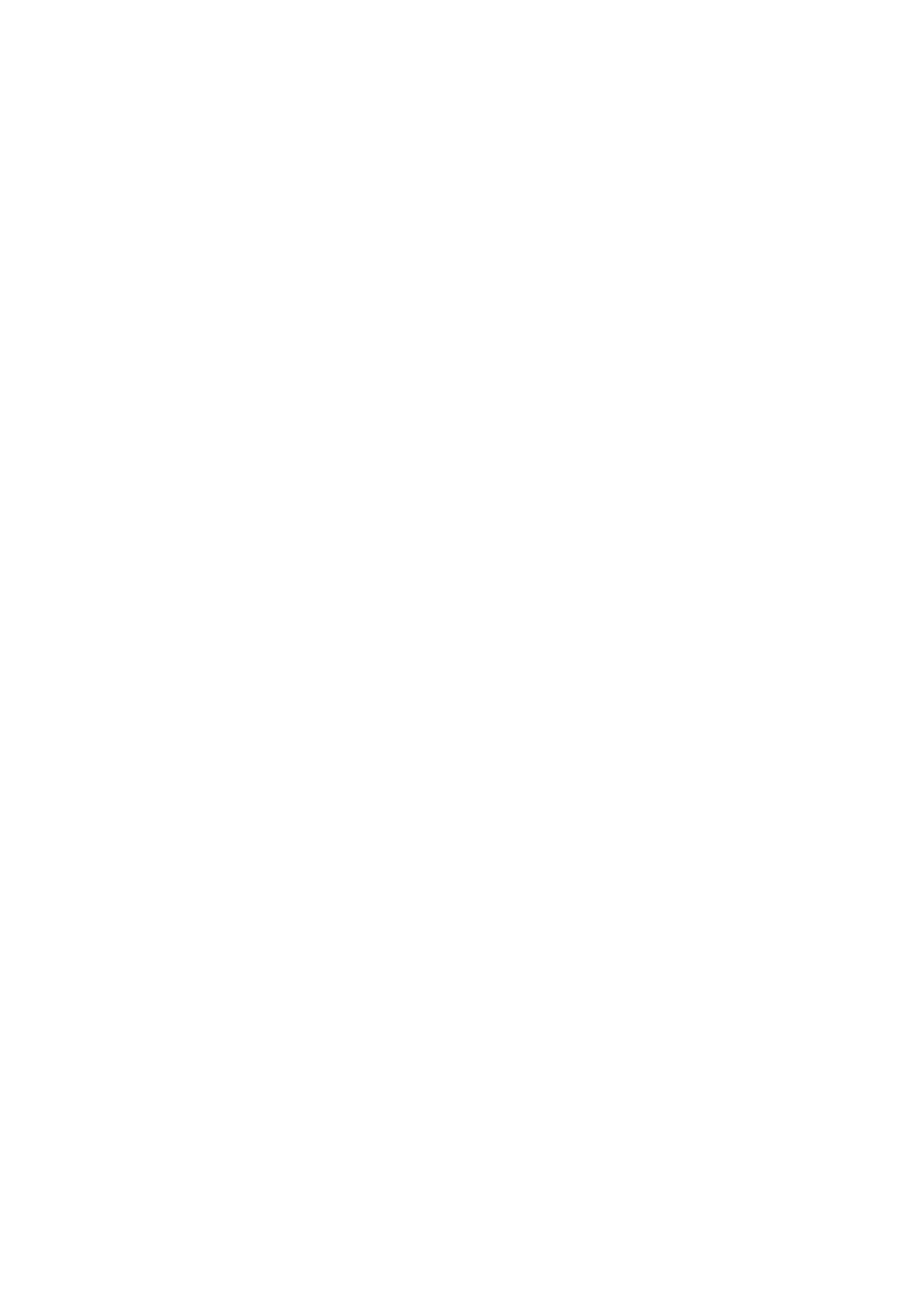

New South Wales

# **Public Sector Employment and Management Amendment (Procurement of Goods and Services) Bill 2012**

No , 2012

## **A Bill for**

An Act to amend the *Public Sector Employment and Management Act 2002* with respect to the procurement of goods and services for the NSW Government; and for other purposes.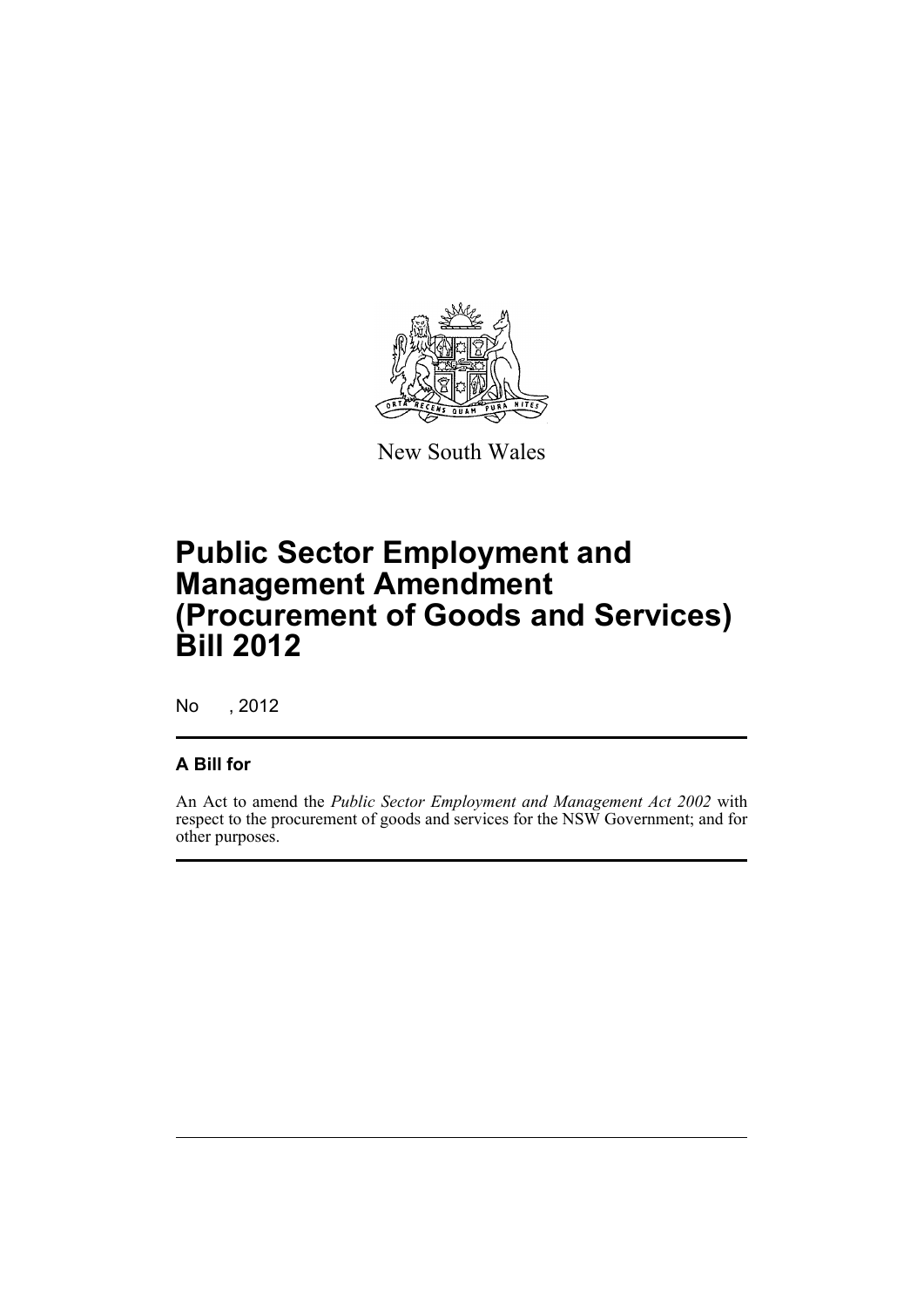### <span id="page-7-0"></span>**The Legislature of New South Wales enacts:**

This Act is the *Public Sector Employment and Management Amendment (Procurement of Goods and Services) Act 2012*.

#### <span id="page-7-1"></span>**2 Commencement**

This Act commences on a day or days to be appointed by proclamation.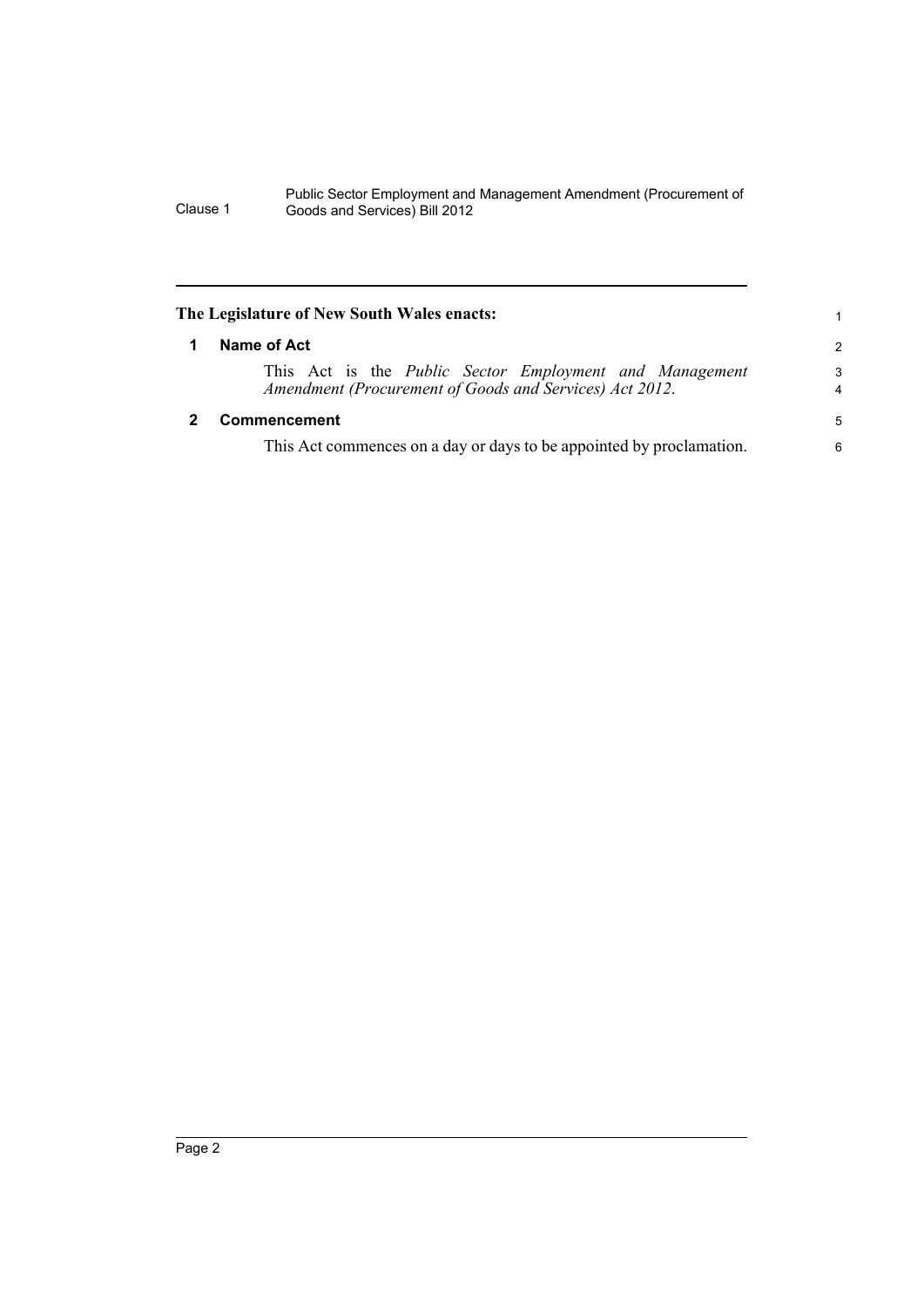Amendment of Public Sector Employment and Management Act 2002 No 43 Schedule 1

### <span id="page-8-0"></span>**Schedule 1 Amendment of Public Sector Employment and Management Act 2002 No 43**

**[1] Chapter 7, heading** Omit the heading. Insert instead:

## **Chapter 7 Procurement of goods and services**

| [2] | Parts 7.1-7.4 |
|-----|---------------|
|     |               |

Omit Parts 7.1 and 7.2. Insert instead:

## **Part 7.1 Preliminary**

#### **135 Definitions** In this Chapter: *Board* means the New South Wales Procurement Board established under section 137. *Board direction* means a direction issued by the Board under section 148. *goods and services* means goods and services of any kind. *government agency* means any of the following: (a) a public sector agency (within the meaning of this Act), (b) a NSW Government agency, (c) any other public authority that is constituted by or under an Act or that exercises public functions (other than a State owned corporation), (d) any State owned corporation prescribed by the regulations. *government agency employee* means a person employed in or by a government agency. *government agency head* means the person who is the chief executive officer, or who exercises the functions of chief executive officer, of a government agency. *procurement* of goods and services means the process of acquiring goods and services by: (a) identifying the need to purchase goods and services, and (b) selecting suppliers for goods and services, and 10 11 12 13 14 15 16 17 18 19 20 21 22 23 24 25 26 27 28 29 30 31 32

1 2 3

4 5

6

7 8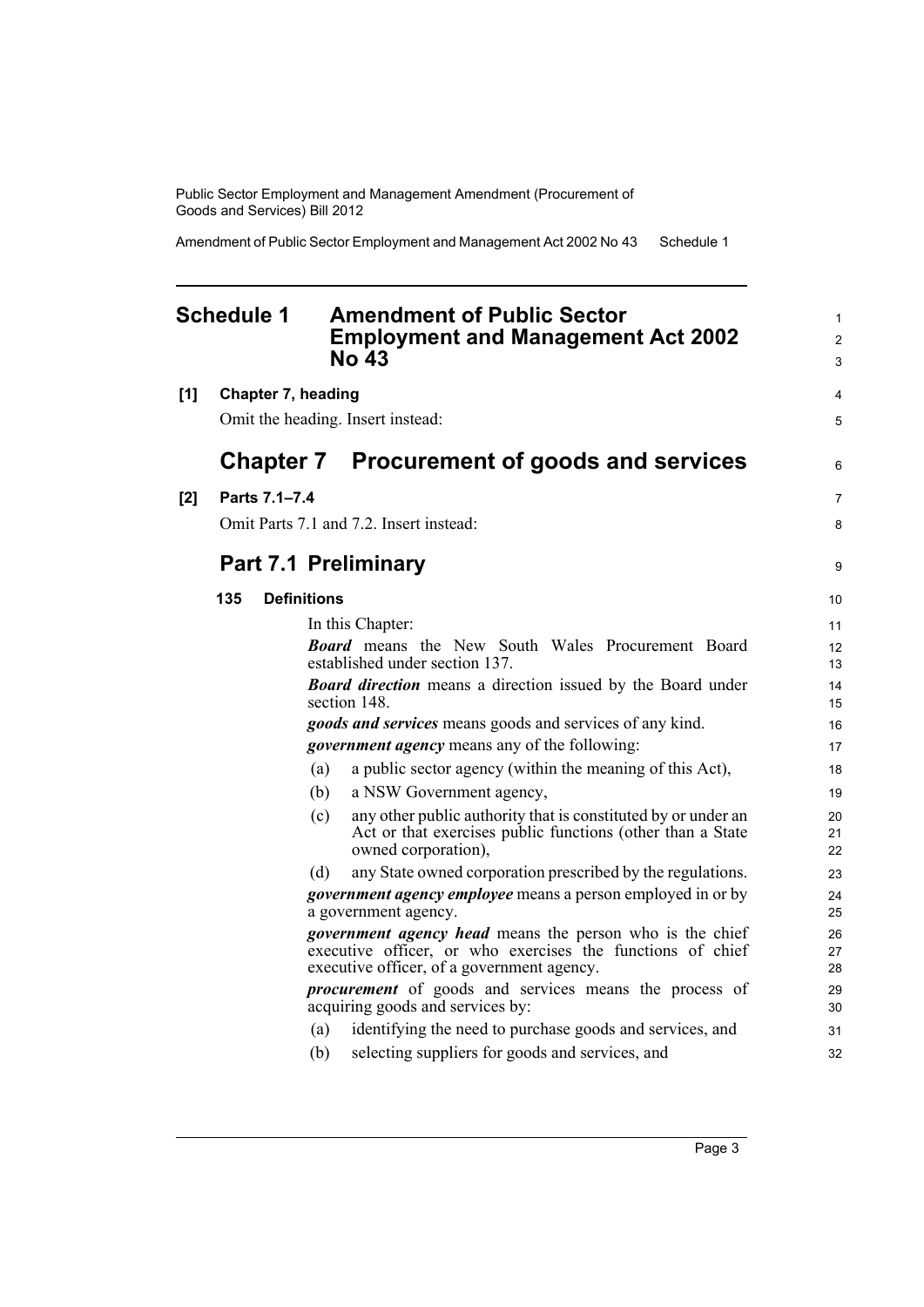Schedule 1 Amendment of Public Sector Employment and Management Act 2002 No 43

(c) contracting and placing orders for goods and services, and includes the disposal of goods that are unserviceable or no longer required. **136 Application of Chapter** (1) This Chapter applies to the procurement of goods and services by or for a government agency, which includes: (a) the procurement of goods and services required by a government agency to exercise its statutory functions, and (b) the procurement of goods and services by a government agency pursuant to the agency's specific statutory powers of procurement. (2) This Chapter does not apply to the procurement of goods and services by or for: (a) a local council or other local authority, or (b) the Parliament of New South Wales. **Part 7.2 NSW Procurement Board 137 Establishment of NSW Procurement Board** (1) There is established by this section the New South Wales Procurement Board. (2) The Board is a NSW Government agency. (3) The Board has the functions conferred or imposed on it by or under this or any other Act. **138 Membership of Board** (1) The Board is to consist of the following members: (a) the Director-General of the Department of Finance and Services, (b) the Division Heads of at least 6 of the Divisions of the Government Service specified in Division 1 of Part 1 of Schedule 1, being the Divisions determined by the Minister from time to time. (2) The Director-General of the Department of Finance and Services is to be the Chairperson of the Board. (3) Schedule 2C contains ancillary provisions relating to the members and procedure of the Board. 1  $\overline{2}$  $\overline{3}$ 4 5 6 7 8 9 10 11 12 13 14 15 16 17 18 19  $20$ 21 22 23 24 25 26 27 28 29 30 31 32 33 34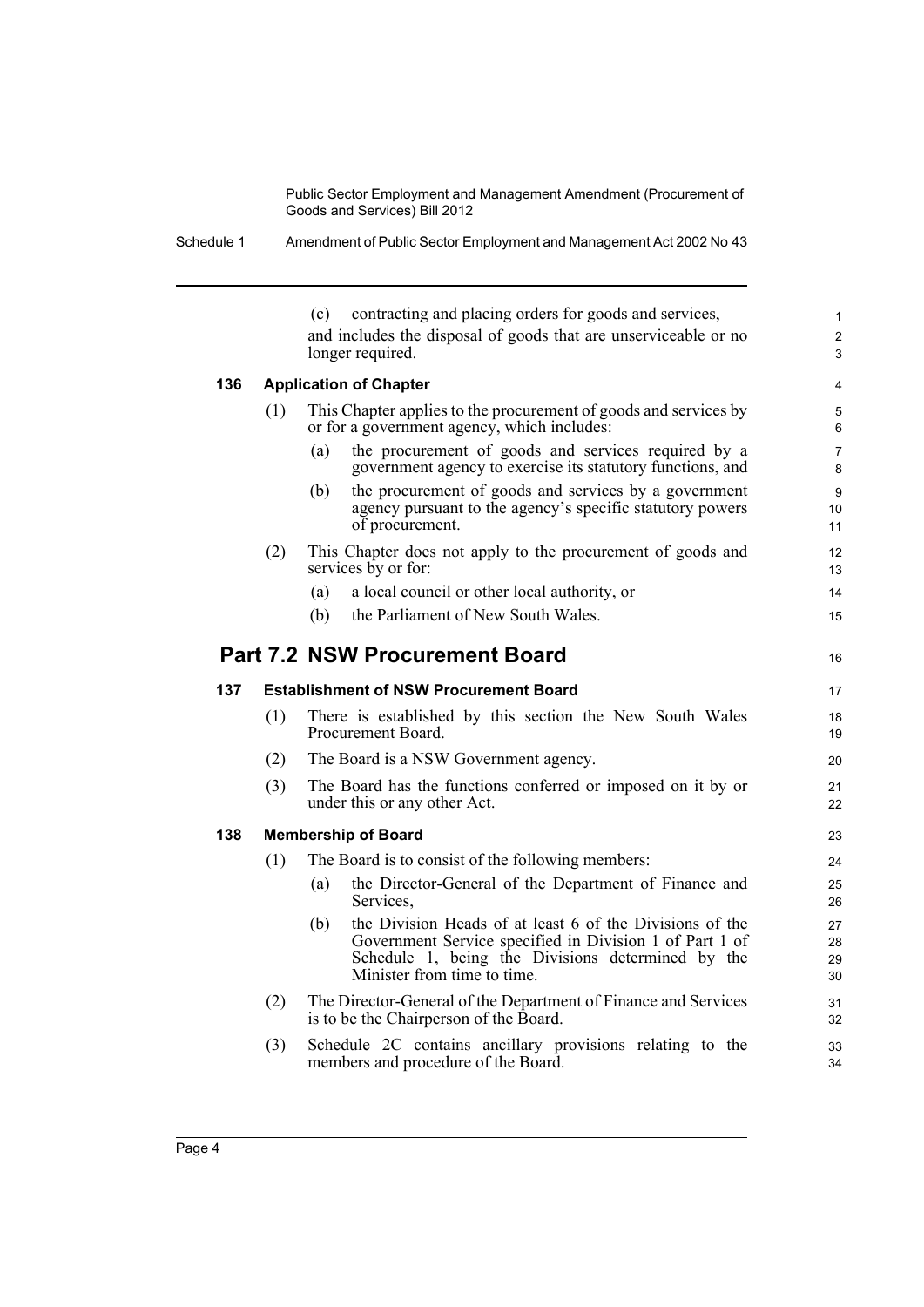Amendment of Public Sector Employment and Management Act 2002 No 43 Schedule 1

#### **139 Ministerial control**

- (1) The Board is subject to the direction and control of the Minister in the exercise of its functions.
- (2) Without limiting subsection (1), the Minister may direct the Board to comply with a specified Government-wide procurement policy.
- (3) A copy of any direction given by the Minister to the Board under this section is to be included in its annual report for the year in which the direction was given.

#### **140 Subcommittees of Board**

- (1) The Board may establish subcommittees to assist the Board in connection with the exercise of any of its functions.
- (2) The subcommittees may have members who are not members of the Board.
- (3) The procedure for calling meetings of a subcommittee and for the conduct of those meetings is to be as determined by the Board or (subject to any determination of the Board) by the subcommittee.

#### **141 Advisory groups**

The Board may establish advisory groups (comprising members from the public and private sectors) to advise the Board on such matters relating to the procurement of goods and services as are referred by the Board to those advisory groups.

#### **142 Delegation of Board's functions**

- (1) The Board may delegate to an authorised person any of its functions, other than this power of delegation.
- (2) A delegate may subdelegate to an authorised person any function delegated by the Board if the delegate is authorised in writing to do so by the Board.
- (3) In this section, *authorised person* means any of the following:
	- (a) a member of the Board or a subcommittee of the Board,
	- (b) a member of staff of a Division of the Government Service,

#### (c) a statutory body,

- (d) a statutory officer,
- (e) any other person or body, or person or body of a class, prescribed by the regulations.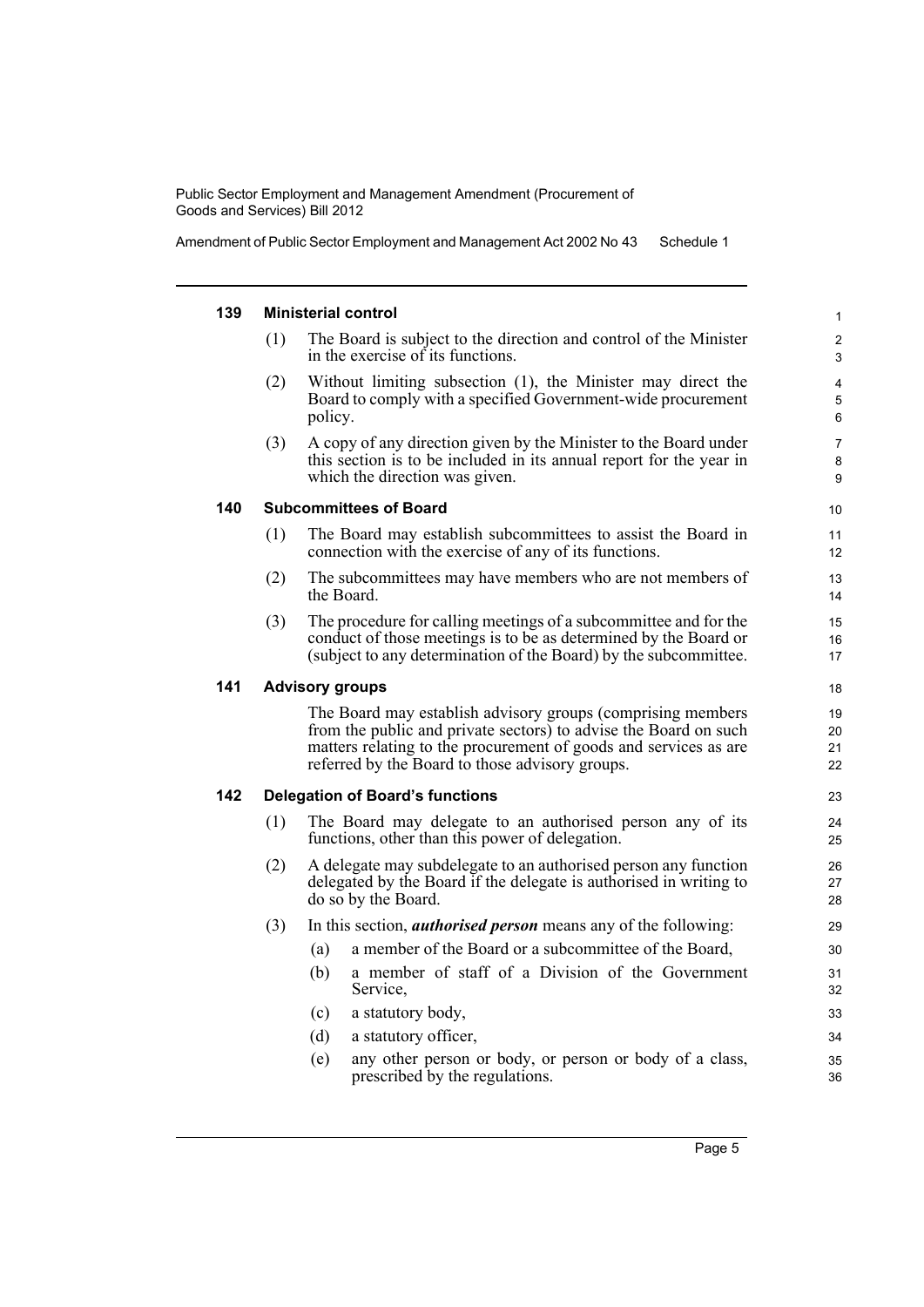#### **143 Annual report of Board**

- (1) The Board must, on or before 31 October in each year, prepare and present to the Minister a report of its work and activities for the year ending on the preceding 30 June.
- (2) The Minister must lay the report or cause it to be laid before both Houses of Parliament as soon as practicable after receiving the report.
- (3) The report may be included in any annual report of the Department for which the Minister is responsible.

## **Part 7.3 Objectives and functions of Board**

#### **144 Objectives of Board**

The objectives of the Board are as follows:

- (a) to develop and implement a Government-wide strategic approach to procurement,
- (b) to ensure best value for money in the procurement of goods and services by and for government agencies,
- (c) to improve competition and facilitate access to Government procurement business by the private sector, especially by small and medium enterprises and regional enterprises,
- (d) to reduce administrative costs for government agencies associated with procurement,
- (e) to simplify procurement processes while ensuring probity and fairness.

#### **145 Functions of Board**

- (1) The Board has the following functions: (a) to oversee the procurement of goods and services by and
	- for government agencies,
	- (b) to develop and implement procurement policies,
	- (c) to issue directions to government agencies under section 148,
	- (d) to monitor compliance by government agencies with the requirements of this Chapter (including Board directions),
	- (e) to investigate and deal with complaints about the procurement activities of government agencies,

10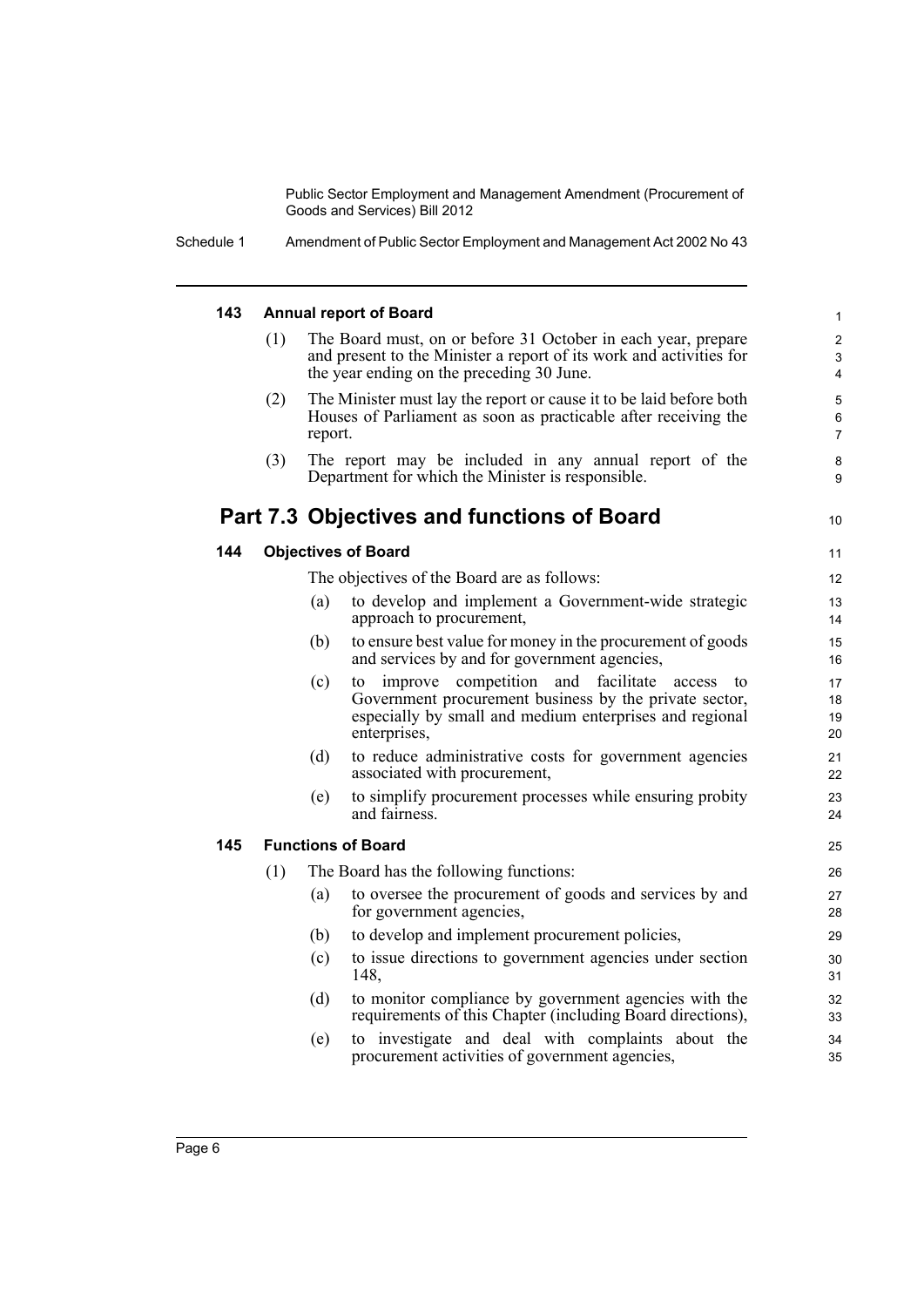Amendment of Public Sector Employment and Management Act 2002 No 43 Schedule 1

|     |     | (f)<br>to develop<br>appropriate procurement and business<br>intelligence systems for use by government agencies,                     | 1<br>$\overline{2}$ |
|-----|-----|---------------------------------------------------------------------------------------------------------------------------------------|---------------------|
|     |     | to collect, analyse and publish data and statistics in relation<br>(g)                                                                | 3                   |
|     |     | to the procurement of goods and services by and for                                                                                   | 4                   |
|     |     | government agencies,                                                                                                                  | 5                   |
|     |     | (h)<br>such other functions as are conferred or imposed on the<br>Board by or under this or any other Act.                            | 6<br>$\overline{7}$ |
|     | (2) | The Board has power to do all things necessary or convenient to<br>be done for, or in connection with, the exercise of its functions. | 8<br>9              |
|     | (3) | The Board is to exercise its functions in accordance with any<br>applicable Government-wide procurement policies.                     | 10<br>11            |
| 146 |     | <b>Competitive neutrality in tendering</b>                                                                                            | 12                  |
|     | (1) | The Board has the function of ensuring compliance by public                                                                           | 13                  |
|     |     | authorities of the State with competitive neutrality principles                                                                       | 14                  |
|     |     | referred to in the Competition Principles Agreement made on                                                                           | 15                  |
|     |     | 11 April 1995 by the Commonwealth, the Territories and the                                                                            | 16                  |
|     |     | States, as in force for the time being.                                                                                               | 17                  |
|     | (2) | The regulations may make further provision for and with respect<br>to the Board's function under this section.                        | 18<br>19            |
|     | (3) | A person who contravenes a provision of the regulations made                                                                          | 20                  |
|     |     | under this section that is specified for the purposes of this section                                                                 | 21                  |
|     |     | is guilty of an offence.                                                                                                              | 22                  |
|     |     | Maximum penalty: 100 penalty units or imprisonment for                                                                                | 23                  |
|     |     | 6 months, or both.                                                                                                                    | 24                  |
|     |     | <b>Part 7.4 Procurement arrangements</b>                                                                                              | 25                  |
| 147 |     | Procurement of goods and services by government agencies                                                                              | 26                  |
|     | (1) | The Board may establish a scheme under which a government                                                                             | 27                  |
|     |     | agency accredited by the Board may procure goods and services                                                                         | 28                  |
|     |     | for that agency or for other government agencies, subject to any                                                                      | 29                  |
|     |     | terms and conditions of its accreditation.                                                                                            | 30                  |
|     | (2) | The Board may also authorise a government agency to carry out                                                                         | 31                  |
|     |     | specified procurement of goods and services without Board                                                                             | 32                  |
|     |     | accreditation.                                                                                                                        | 33                  |
| 148 |     | Board may issue directions to government agencies                                                                                     | 34                  |
|     | (1) | The Board may issue directions to government agencies                                                                                 | 35                  |
|     |     | regarding the procurement of goods and services by and for                                                                            | 36                  |
|     |     | government agencies.                                                                                                                  | 37                  |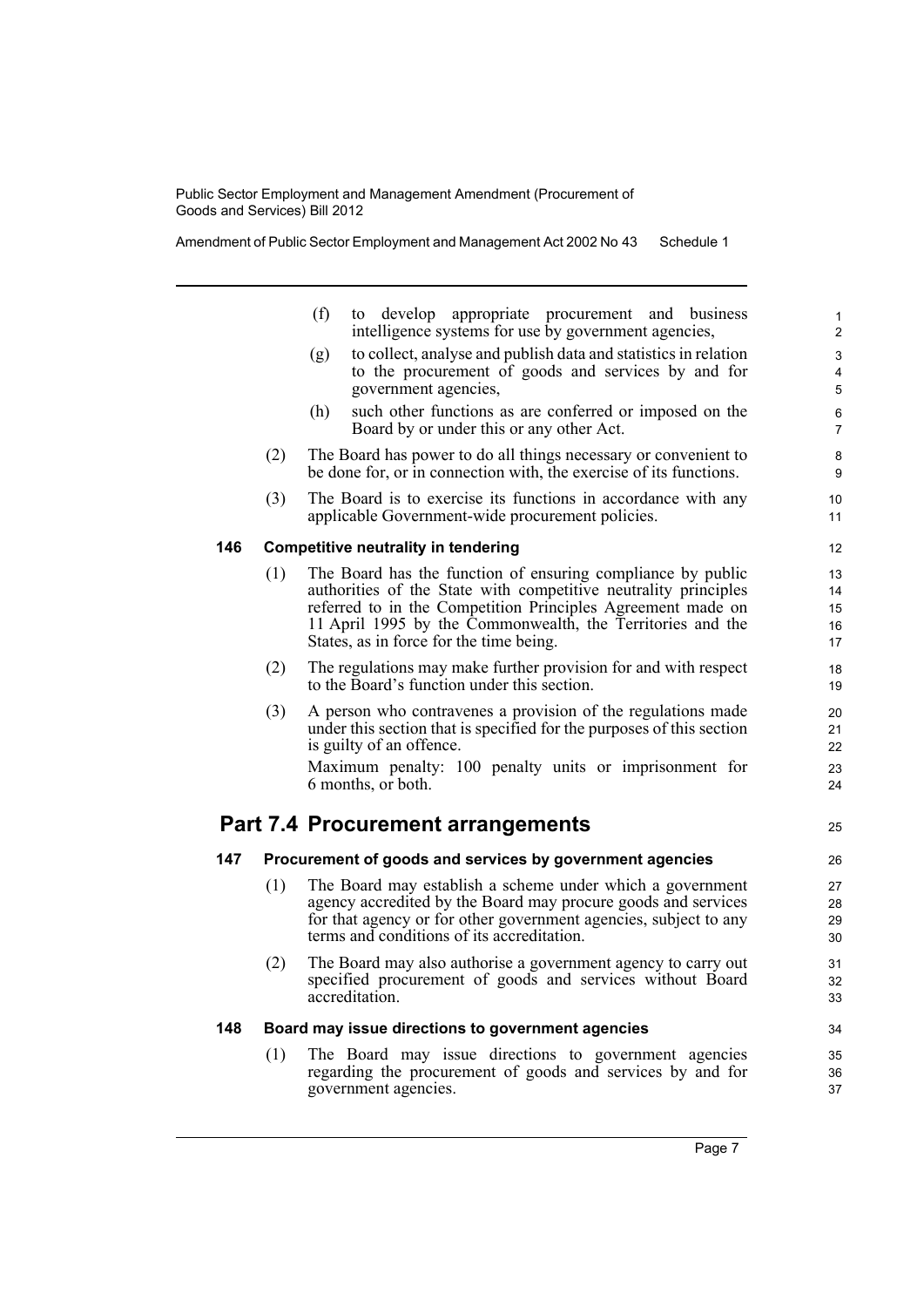|     | (2) |     | A direction may be issued to government agencies generally or to<br>a particular government agency.                                                                             |
|-----|-----|-----|---------------------------------------------------------------------------------------------------------------------------------------------------------------------------------|
|     | (3) |     | Without limiting the generality of subsection (1), the Board may<br>issue directions regarding:                                                                                 |
|     |     | (a) | the methods to be used for procuring goods and services,<br>and                                                                                                                 |
|     |     | (b) | contracts for the procurement of specified goods and<br>services, and                                                                                                           |
|     |     | (c) | the kinds of contracts for the procurement of goods and<br>services for which tenders are required, and                                                                         |
|     |     | (d) | the limits on duration of contracts, and                                                                                                                                        |
|     |     | (e) | any matters relating to procurement procedures arising<br>from a complaint about the procurement activities of a<br>government agency.                                          |
| 149 |     |     | <b>Obligations of government agencies</b>                                                                                                                                       |
|     | (1) |     | A government agency is to exercise its functions in relation to the<br>procurement of goods and services in accordance with:                                                    |
|     |     | (a) | any policies and directions of the Board that apply to the<br>agency, and                                                                                                       |
|     |     | (b) | the terms of its accreditation (if any) by the Board, and                                                                                                                       |
|     |     | (c) | the principles of probity and fairness.                                                                                                                                         |
|     | (2) |     | A government agency is also to ensure it obtains value for money<br>in the exercise of its functions in relation to the procurement of<br>goods and services.                   |
|     | (3) |     | A government agency is, at the request of the Board, to provide<br>information to the Board about its activities in relation to the<br>procurement of goods and services.       |
| 150 |     |     | Delegation of functions by government agencies                                                                                                                                  |
|     |     |     | A government agency or government agency head may delegate<br>to a member of staff of the agency any function conferred or<br>imposed on the agency or agency head pursuant to: |
|     |     | (a) | the terms and conditions of the agency's accreditation by<br>the Board, or                                                                                                      |
|     |     | (b) | any Board direction.                                                                                                                                                            |
|     |     |     |                                                                                                                                                                                 |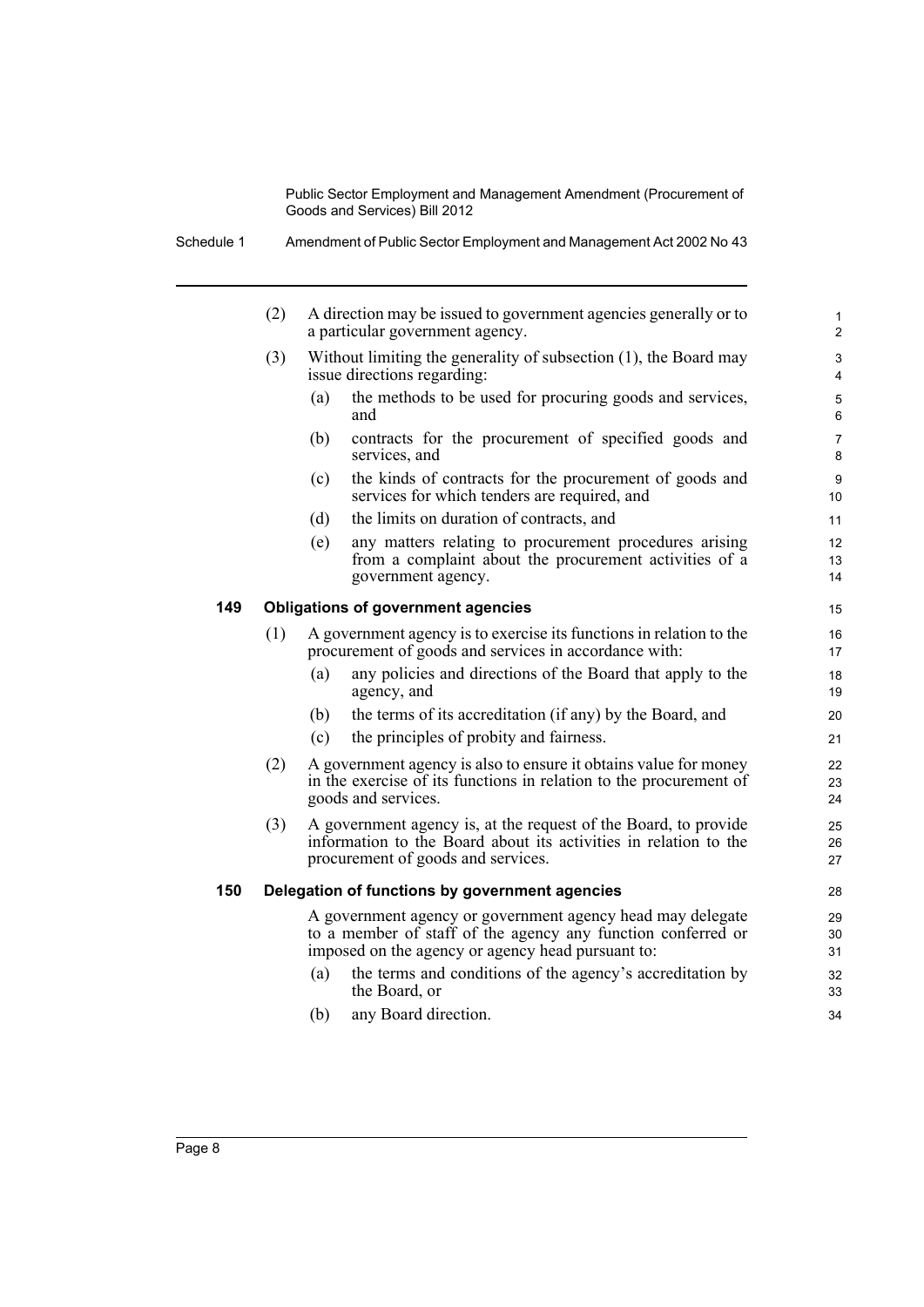Amendment of Public Sector Employment and Management Act 2002 No 43 Schedule 1

#### **151 Regulations**

- (1) The regulations may make provision for and with respect to the procurement of goods and services by and for government agencies, including but not limited to exemptions from any of the requirements of this Chapter.
- (2) The regulations may authorise the Board to enter into arrangements with public bodies other than government agencies in relation to the procurement of goods and services by and for those bodies.

#### **[3] Part 7.3 Competitive neutrality in tendering**

Omit the Part.

Transfer the Part to the *Public Sector Employment and Management Regulation 2009* as Schedule 1 to that Regulation, renumber sections 144–157 as clauses 1–14 and Divisions 1–3 as Parts 1–3, respectively, and amend any cross-references and references to Parts, Divisions, sections and subsections accordingly.

#### **[4] Schedule 2C**

Insert after Schedule 2B:

## **Schedule 2C Members and procedure of NSW Procurement Board**

(Section 138)

17 18

19 20

| 1 | <b>Deputy Chairperson</b> |                                                                                                                      |          |  |  |  |
|---|---------------------------|----------------------------------------------------------------------------------------------------------------------|----------|--|--|--|
|   | (1)                       | The Minister may appoint a member of the Board to act as                                                             | 23       |  |  |  |
|   |                           | Deputy Chairperson during the illness or absence of the<br>Chairperson, and may revoke any such appointment.         | 24<br>25 |  |  |  |
|   | (2)                       | In the absence of the Chairperson, the Deputy Chairperson may,<br>if available, act in the place of the Chairperson. | 26<br>27 |  |  |  |
|   | (3)                       | While acting in the place of the Chairperson, the Deputy<br>Chairperson has all the functions of the Chairperson.    | 28<br>29 |  |  |  |
| 2 |                           | <b>Deputies of members</b>                                                                                           | 30       |  |  |  |
|   | (1)                       | The Minister may, from time to time, appoint a person, or the                                                        | 31       |  |  |  |
|   |                           | holder of a specified office, to be the deputy of a member of the<br>Board, and may revoke any such appointment.     | 32<br>33 |  |  |  |
|   | (2)                       | In the absence of a member, the member's deputy may, if<br>available, act in the place of the member.                | 34       |  |  |  |
|   |                           |                                                                                                                      | 35       |  |  |  |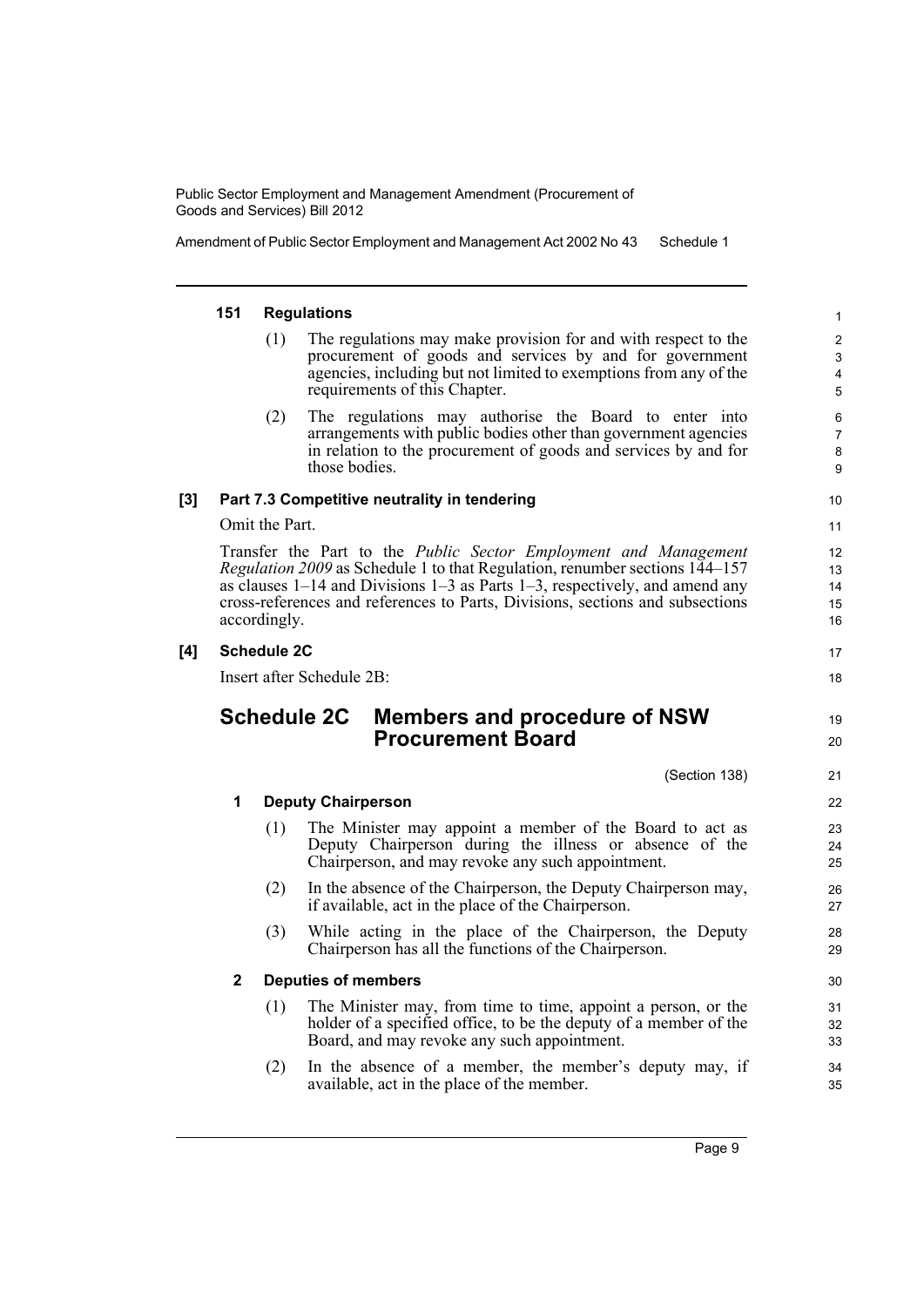Schedule 1 Amendment of Public Sector Employment and Management Act 2002 No 43

(3) While acting in the place of a member, a person has all the functions of the member and is taken to be a member.

#### **3 Disclosure of pecuniary interests**

- (1) If:
	- (a) a member has a direct or indirect pecuniary interest in a matter being considered or about to be considered at a meeting of the Board, and

1  $\overline{2}$ 

(b) the interest appears to raise a conflict with the proper performance of the member's duties in relation to the consideration of the matter,

the member must, as soon as possible after the relevant facts have come to the member's knowledge, disclose the nature of the interest at a meeting of the Board.

- (2) A disclosure by a member at a meeting of the Board that the member:
	- (a) is a member, or is in the employment, of a specified company or other body, or
	- (b) is a partner, or is in the employment, of a specified person, or
	- (c) has some other specified interest relating to a specified company or other body or to a specified person,

is a sufficient disclosure of the nature of the interest in any matter relating to that company or other body or to that person which may arise after the date of the disclosure and which is required to be disclosed under subclause (1).

- (3) Particulars of any disclosure made under this clause must be recorded by the Board and the records must be available at all reasonable hours for inspection by any person on payment of the fee determined by the Board.
- (4) After a member has disclosed the nature of an interest in any matter, the member must not, unless the Minister or the Board otherwise determines:
	- (a) be present during any deliberation of the Board with respect to the matter, or
	- (b) take part in any decision of the Board with respect to the matter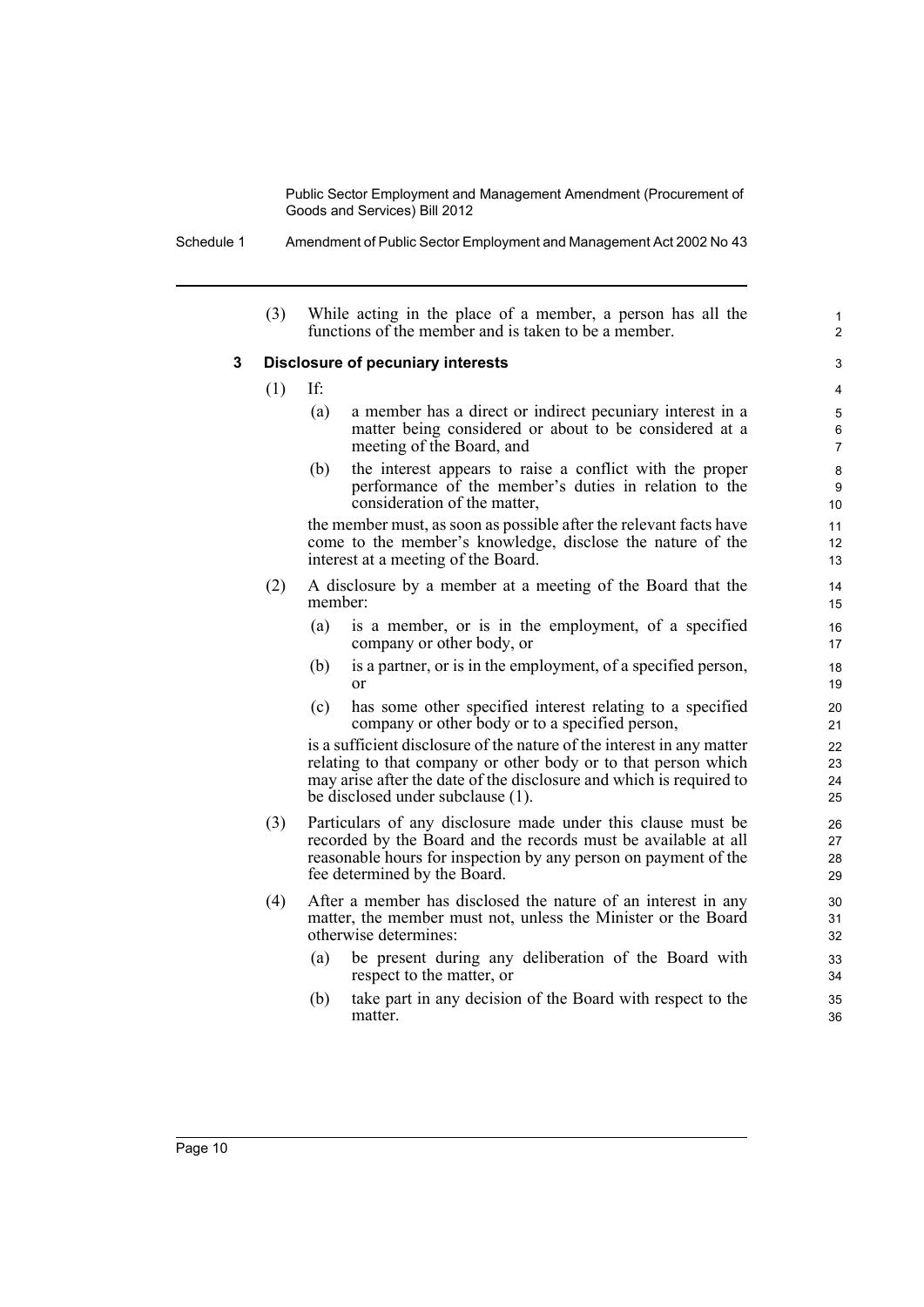Amendment of Public Sector Employment and Management Act 2002 No 43 Schedule 1

- (5) For the purposes of the making of a determination by the Board under subclause (4), a member who has a direct or indirect pecuniary interest in a matter to which the disclosure relates must not:
	- (a) be present during any deliberation of the Board for the purpose of making the determination, or
	- (b) take part in the making by the Board of the determination.
- (6) A contravention of this clause does not invalidate any decision of the Board.
- (7) For the purposes of this clause, a member is taken to have a pecuniary interest in a matter if the government agency to which the member belongs has such an interest.
- (8) This clause applies to a member of a subcommittee of the Board and the subcommittee in the same way as it applies to a member of the Board and the Board.

#### **4 Personal liability**

A matter or thing done or omitted to be done by the Board, a member of the Board, or a person acting under the direction of the Board does not, if the matter or thing was done or omitted to be done in good faith for the purpose of executing this or any other Act, subject a member or a person so acting personally to any action, liability, claim or demand.

#### **5 General procedure**

The procedure for the calling of meetings of the Board and for the conduct of business at those meetings is, subject to this Schedule, as determined by the Board.

#### **6 Quorum**

The quorum for a meeting of the Board is a majority of its members for the time being.

#### **7 Presiding member**

- (1) The Chairperson (or, in the absence of the Chairperson, the Deputy Chairperson, or in the absence of both the Chairperson and the Deputy Chairperson, a person elected by the members of the Board who are present at a meeting of the Board) is to preside at a meeting of the Board.
- (2) The presiding member has a deliberative vote and, in the event of an equality of votes, has a second or casting vote.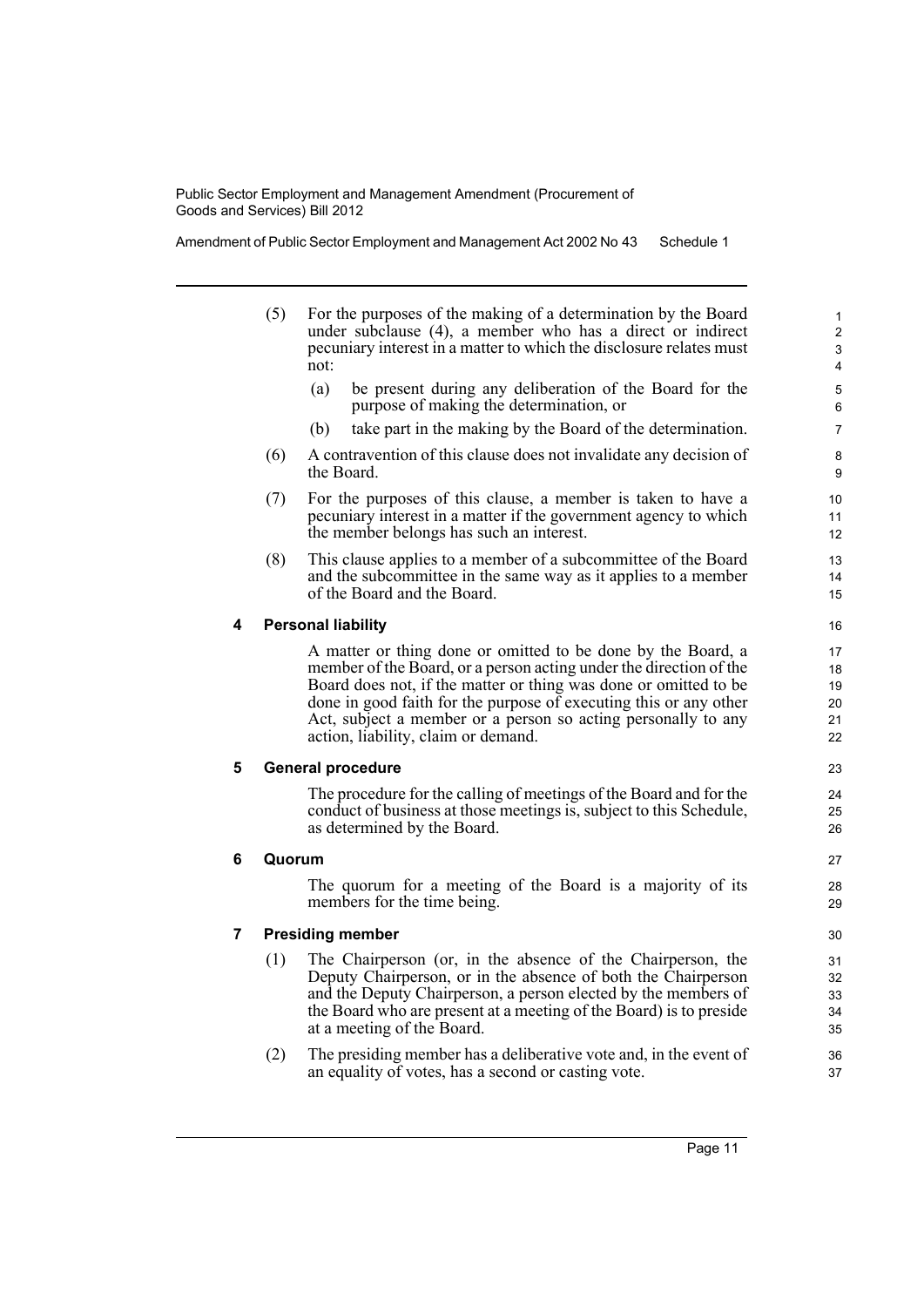Schedule 1 Amendment of Public Sector Employment and Management Act 2002 No 43

#### **8 Voting**

A decision supported by a majority of the votes cast at a meeting of the Board at which a quorum is present is the decision of the Board.

#### **9 Transaction of business outside meetings or by telephone**

- (1) The Board may, if it thinks fit, transact any of its business by the circulation of papers among all the members of the Board for the time being, and a resolution in writing approved in writing by a majority of those members is taken to be a decision of the Board.
- (2) The Board may, if it thinks fit, transact any of its business at a meeting at which members (or some members) participate by telephone, closed-circuit television or other means, but only if any member who speaks on a matter before the meeting can be heard by the other members.
- (3) For the purposes of:
	- (a) the approval of a resolution under subclause (1), or
	- (b) a meeting held in accordance with subclause (2),

the Chairperson and each member have the same voting rights as they have at an ordinary meeting of the Board.

- (4) A resolution approved under subclause (1) is, subject to the regulations, to be recorded in the minutes of the meetings of the Board.
- (5) Papers may be circulated among the members for the purposes of subclause (1) by facsimile or other transmission of the information in the papers concerned.

#### **10 First meeting**

The Minister may call the first meeting of the Board in such manner as the Minister thinks fit.

#### **11 Authentication of documents**

Any document requiring authentication by the Board may be sufficiently authenticated if it is signed by the Chairperson or by any government agency employee authorised to do so by the Chairperson.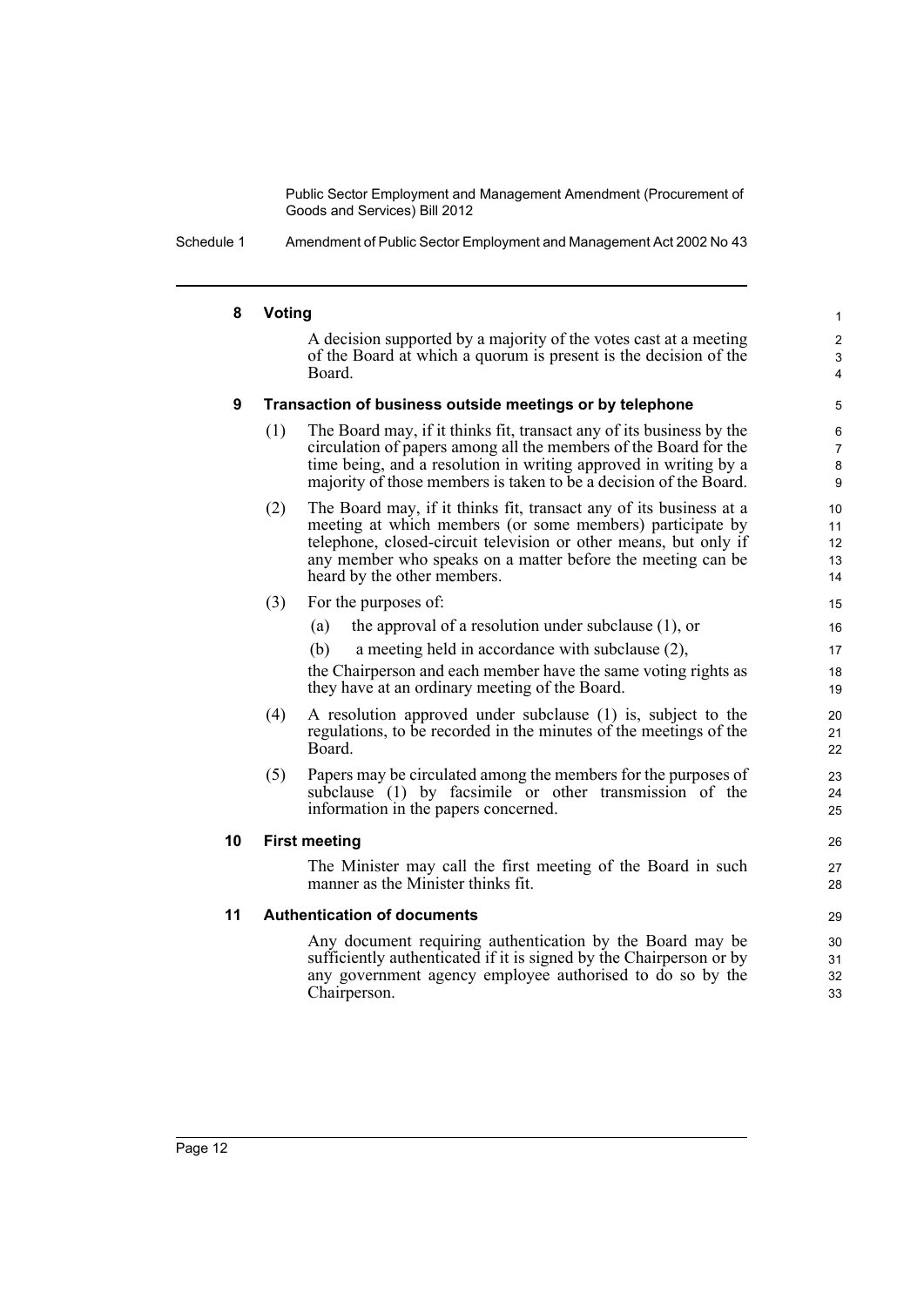Amendment of Public Sector Employment and Management Act 2002 No 43 Schedule 1

| [5] |                   | Schedule 4 Savings, transitional and other provisions<br>Insert at the end of clause $1(1)$ :                                                                                                                                                                 | $\mathbf{1}$<br>$\overline{2}$ |
|-----|-------------------|---------------------------------------------------------------------------------------------------------------------------------------------------------------------------------------------------------------------------------------------------------------|--------------------------------|
|     |                   | Public Sector Employment and Management Amendment<br>(Procurement of Goods and Services) Act 2012                                                                                                                                                             | 3<br>$\overline{4}$            |
| [6] | <b>Schedule 4</b> |                                                                                                                                                                                                                                                               | 5                              |
|     |                   | Insert at the end of the Schedule with appropriate Part and clause numbering:                                                                                                                                                                                 | 6                              |
|     | <b>Part</b>       | Provisions consequent on enactment of<br><b>Public Sector Employment and</b><br><b>Management Amendment (Procurement of</b><br><b>Goods and Services) Act 2012</b>                                                                                            | $\overline{7}$<br>8<br>9<br>10 |
|     |                   | <b>Abolition of State Contracts Control Board</b>                                                                                                                                                                                                             | 11                             |
|     | (1)               | The State Contracts Control Board is abolished.                                                                                                                                                                                                               | 12                             |
|     | (2)               | Each person holding office as a member of the State Contracts<br>Control Board immediately before the commencement of this<br>clause:                                                                                                                         | 13<br>14<br>15                 |
|     |                   | ceases to hold office as such a member, and<br>(a)                                                                                                                                                                                                            | 16                             |
|     |                   | (b)<br>is not entitled to any remuneration or compensation<br>because of the loss of that office.                                                                                                                                                             | 17<br>18                       |
|     | (3)               | The assets, rights and liabilities of the State Contracts Control<br>Board are the assets, rights and liabilities of the Crown.                                                                                                                               | 19<br>20                       |
|     | (4)               | The Director-General of the Department of Finance and Services<br>may act for the Crown in connection with any contract or<br>agreement entered into by the State Contracts Control Board and<br>in force immediately before the commencement of this clause. | 21<br>22<br>23<br>24           |
|     | (5)               | A reference in any document to the State Contracts Control<br>Board is to be read as a reference to the NSW Procurement<br>Board, except as provided by subclause (6).                                                                                        | 25<br>26<br>27                 |
|     | (6)               | A reference in or in relation to a contract or agreement entered<br>into by the State Contracts Control Board is to be read as a<br>reference to the Director-General of the Department of Finance<br>and Services, subject to the regulations.               | 28<br>29<br>30<br>31           |
|     | (7)               | In this clause, <i>document</i> means an Act (other than this Act) or<br>statutory instrument, or any other instrument, or any contract or<br>agreement.                                                                                                      | 32<br>33<br>34                 |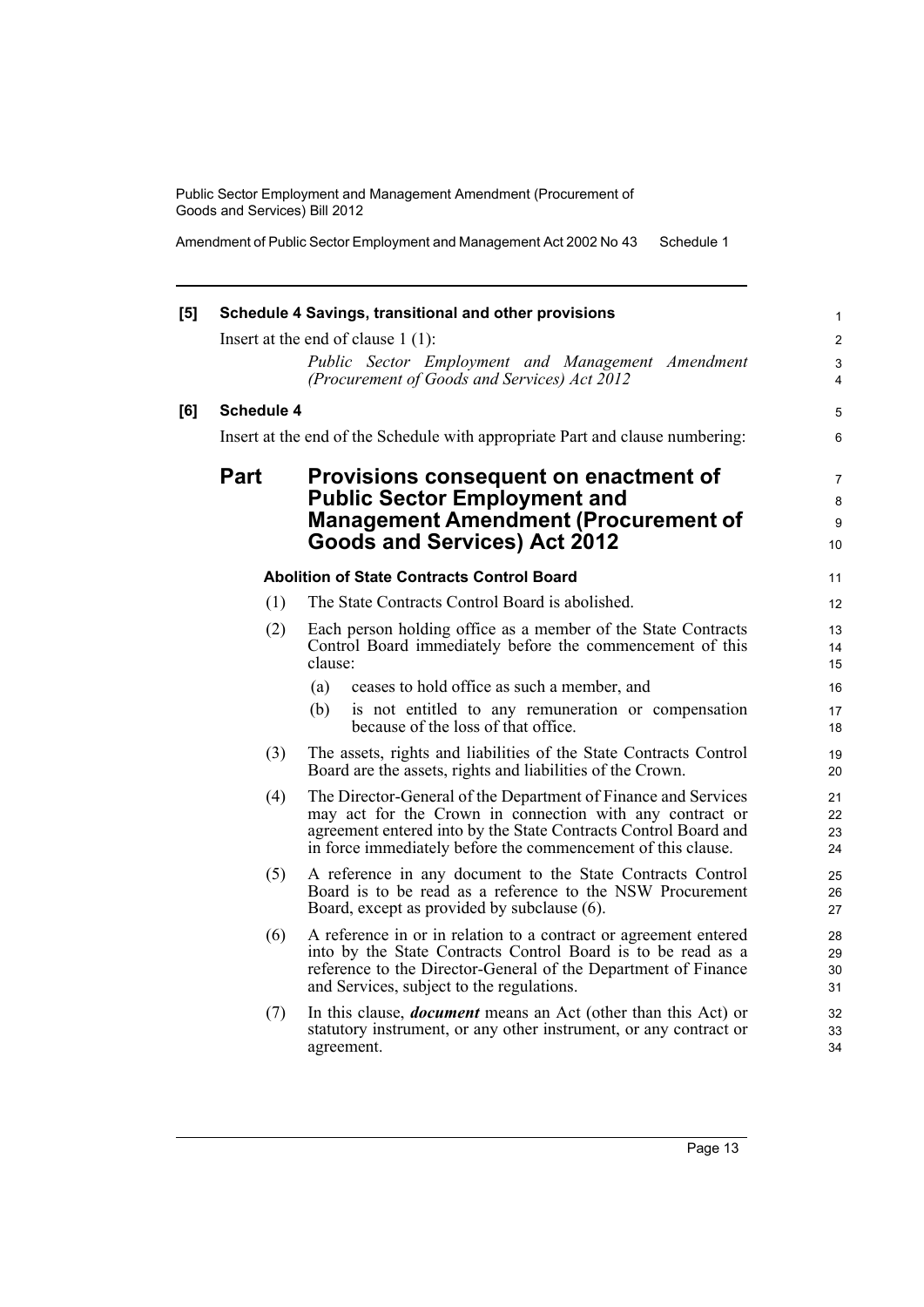> 1  $\mathfrak{p}$ 3

4 5

6

Schedule 2 Amendment of Public Sector Employment and Management Regulation 2009

## <span id="page-19-0"></span>**Schedule 2 Amendment of Public Sector Employment and Management Regulation 2009**

#### **[1] Part 4A**

Insert after Part 4:

### **Part 4A Procurement of goods and services**

#### **21A Procurement for emergencies**

- (1) A government agency head or a government agency employee nominated for the purposes of this clause by the agency head may, in any case of emergency, authorise the procurement of goods and services to a value sufficient to meet that particular emergency.
- (2) Every authorisation under this clause must be reported to the Board as soon as possible.
- (3) Section 149 of the Act does not apply in relation to the procurement of goods and services under this clause.
- (4) This clause does not authorise the procurement of goods and services in excess of those necessary to meet the immediate needs of any emergency.

#### **21B Supply of goods and services by approved disability employment organisations**

- (1) A government agency may procure goods and services that are supplied by a person or body approved as a disability employment organisation under this clause.
- (2) Section 149 of the Act does not apply in relation to the procurement of goods and services under this clause. However, procurement under this clause is subject to any Board direction issued in relation to such procurement.
- (3) The Minister for Disability Services may, by order, approve a person or body as a disability employment organisation if satisfied that the person or body conducts a business a principal purpose of which is to provide employment to persons with a disability.
- (4) An approval may apply to a specified person or body or to all members of a specified class of persons or bodies.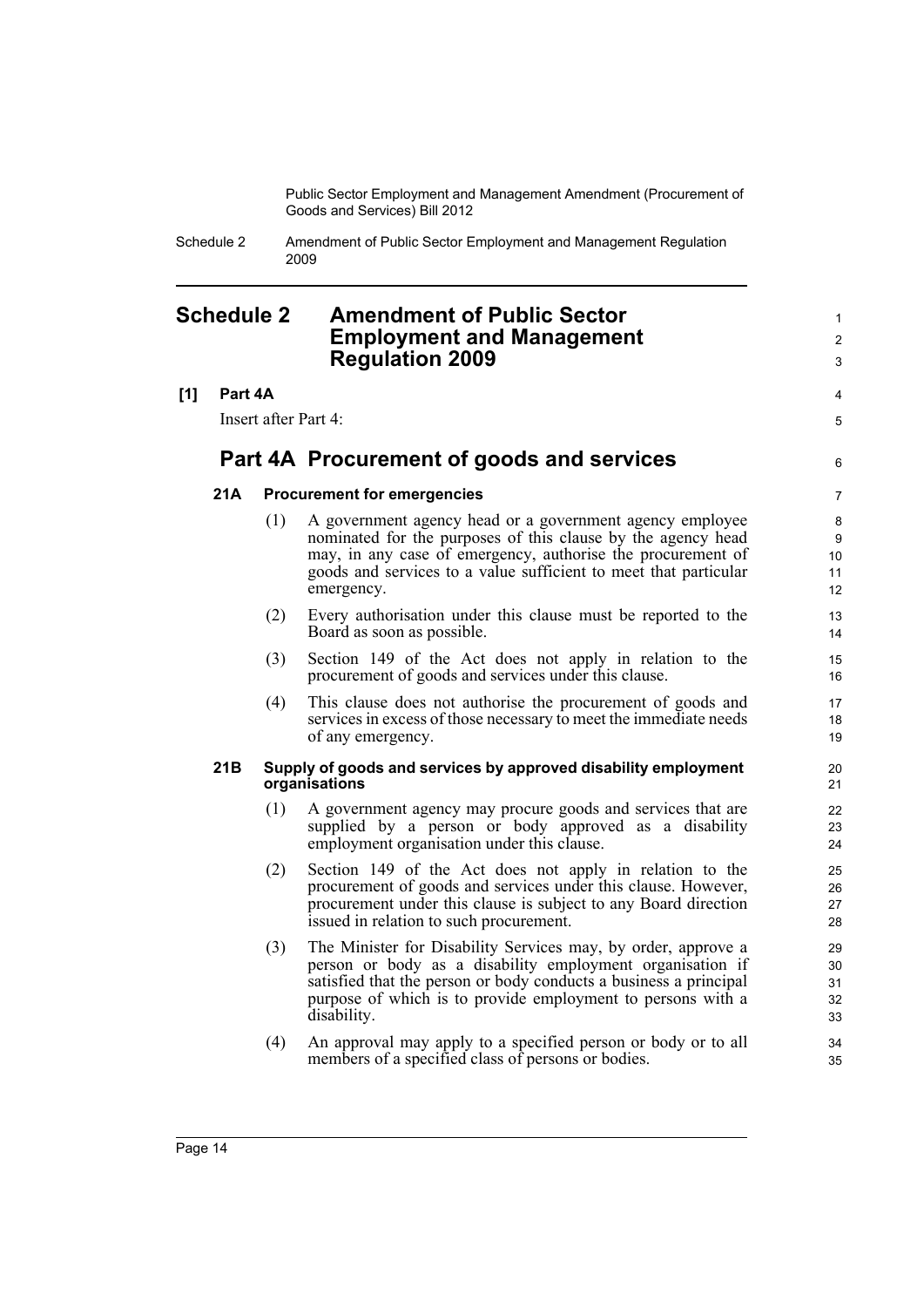Amendment of Public Sector Employment and Management Regulation 2009 Schedule 2

| 1<br>$\overline{2}$<br>3      | An approval may apply to a branch or unit within a larger body.<br>For that purpose, a reference in this clause to a body includes a<br>reference to a branch or unit within a larger body.                                                                           | (5)  |     |
|-------------------------------|-----------------------------------------------------------------------------------------------------------------------------------------------------------------------------------------------------------------------------------------------------------------------|------|-----|
| 4<br>5<br>6<br>$\overline{7}$ | An approval may be limited to specified goods and services<br>supplied by a person or body. In that case, the person or body is<br>approved as a disability employment organisation only in relation<br>to those specified goods and services.                        | (6)  |     |
| 8<br>9<br>10                  | A register of disability employment organisations is to be kept for<br>the purposes of this clause and is to include particulars of<br>approvals given under this clause.                                                                                             | (7)  |     |
| 11<br>12<br>13                | The register is to be kept by a person or body appointed for the<br>time being by the Minister for Disability Services to maintain the<br>register.                                                                                                                   | (8)  |     |
| 14<br>15<br>16                | Information contained on the register is to be made available to<br>the public in such manner as the Minister for Disability Services<br>directs.                                                                                                                     | (9)  |     |
| 17<br>18<br>19                | In this clause, <i>disability</i> , in relation to a person, has the same<br>meaning as it has in the <i>Disability Discrimination Act 1992</i> of the<br>Commonwealth.                                                                                               | (10) |     |
| 20                            | Procurement arrangements for other public bodies                                                                                                                                                                                                                      |      | 21C |
| 21<br>22<br>23                | The Board may enter into agreements with public bodies that are<br>not government agencies relating to the procurement of goods<br>and services by and for those bodies.                                                                                              | (1)  |     |
| 24<br>25<br>26                | The Board may do so by allowing those bodies to have access to<br>the procurement arrangements for government agencies or by<br>making separate arrangements.                                                                                                         | (2)  |     |
| 27<br>28<br>29<br>30          | The Board may establish criteria for the exercise of the Board's<br>functions under this clause, including but not limited to the<br>circumstances in which, and the public bodies to which, access to<br>the arrangements for government agencies will not be given. | (3)  |     |
| 31<br>32<br>33                | The Director-General of the Department of Finance and Services<br>may charge a fee in connection with any agreement entered into<br>between a public body and the Board under this clause.                                                                            | (4)  |     |
| 34                            | In this clause:                                                                                                                                                                                                                                                       | (5)  |     |
| 35<br>36<br>37<br>38          | <i>community non-profit organisation</i> does not include an industry<br>association or similar body the activities of which are intended to<br>promote the interests of a particular industry or sector of an<br>industry.                                           |      |     |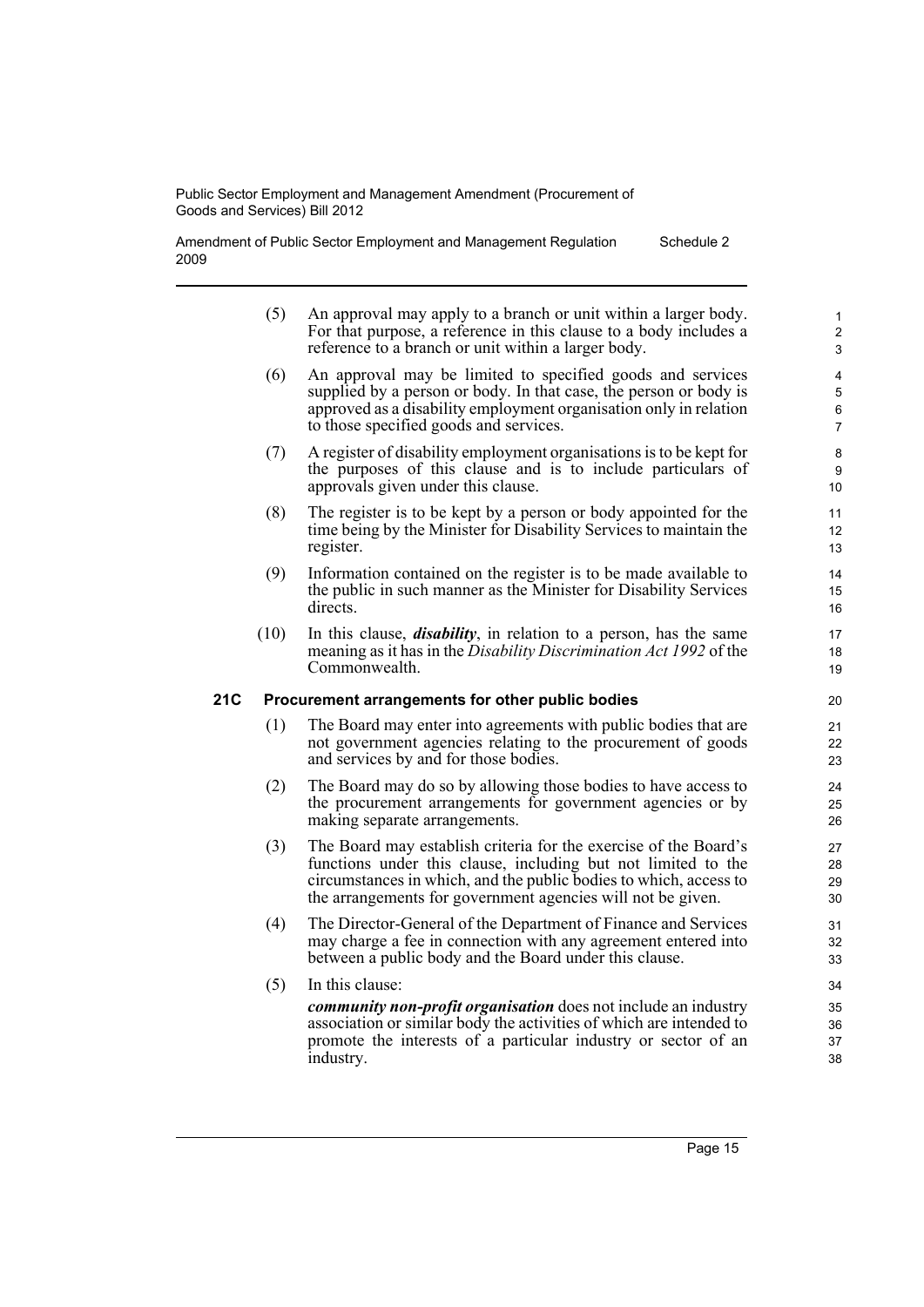Schedule 2 Amendment of Public Sector Employment and Management Regulation 2009

|       |     |                |           | <i>public body</i> includes the following:                                                                                                                                                                                                                                                                                                                                          | $\mathbf{1}$                     |
|-------|-----|----------------|-----------|-------------------------------------------------------------------------------------------------------------------------------------------------------------------------------------------------------------------------------------------------------------------------------------------------------------------------------------------------------------------------------------|----------------------------------|
|       |     |                | (a)       | a private hospital,                                                                                                                                                                                                                                                                                                                                                                 | 2                                |
|       |     |                | (b)       | a local council or other local authority,                                                                                                                                                                                                                                                                                                                                           | $\mathsf 3$                      |
|       |     |                | (c)       | a charity or other community non-profit organisation,                                                                                                                                                                                                                                                                                                                               | 4                                |
|       |     |                | (d)       | a private school or college,                                                                                                                                                                                                                                                                                                                                                        | $\mathbf 5$                      |
|       |     |                | (e)       | a university,                                                                                                                                                                                                                                                                                                                                                                       | $\,6\,$                          |
|       |     |                | (f)       | a public authority of the Commonwealth, any other State<br>or Territory,                                                                                                                                                                                                                                                                                                            | $\overline{7}$<br>8              |
|       |     |                | (g)       | a public authority of any other jurisdiction (but only if it<br>carries on activities in this State),                                                                                                                                                                                                                                                                               | $\boldsymbol{9}$<br>10           |
|       |     |                | (h)       | a contractor to a public authority (but only in respect of<br>things done as such a contractor).                                                                                                                                                                                                                                                                                    | 11<br>12                         |
|       | 21D | <b>Savings</b> |           |                                                                                                                                                                                                                                                                                                                                                                                     | 13                               |
|       |     | (1)            |           | Any act, matter or thing that, immediately before the repeal of the<br>Public Sector Employment and Management (Goods and<br>Services) Regulation 2010 (the repealed Regulation) by the<br>Public Sector Employment and Management Amendment<br>(Procurement of Goods and Services) Act 2012, had effect under<br>the repealed Regulation continues to have effect under this Part. | 14<br>15<br>16<br>17<br>18<br>19 |
|       |     | (2)            |           | Any policies and procedures determined under clause 6 of the<br>repealed Regulation continue to apply, despite the repeal of that<br>clause, to infrastructure projects to which the Nation Building<br>and Jobs Plan (State Infrastructure Delivery) Act 2009 applies.                                                                                                             | 20<br>21<br>22<br>23             |
| [2]   |     |                |           | Schedule 1, clause 2 (as transferred and renumbered by Schedule 1 [3])                                                                                                                                                                                                                                                                                                              | 24                               |
|       |     |                |           | Omit the definition of <b>Board</b> .                                                                                                                                                                                                                                                                                                                                               | 25                               |
| $[3]$ |     |                |           | Schedule 1, clause 11 (as transferred and renumbered by Schedule 1 [3])                                                                                                                                                                                                                                                                                                             | 26                               |
|       |     |                |           | Omit the penalty to clause 11 (5).                                                                                                                                                                                                                                                                                                                                                  | 27                               |
| [4]   |     |                |           | Schedule 1, clause 11 (as transferred and renumbered by Schedule 1 [3])                                                                                                                                                                                                                                                                                                             | 28                               |
|       |     |                |           | Insert after clause $11(5)$ :                                                                                                                                                                                                                                                                                                                                                       | 29                               |
|       |     | (5A)           | offence). | Subclause $(4)$ is specified for the purposes of section 146 $(3)$ of<br>the Act (which makes a contravention of subclause (4) an                                                                                                                                                                                                                                                   | 30<br>31<br>32                   |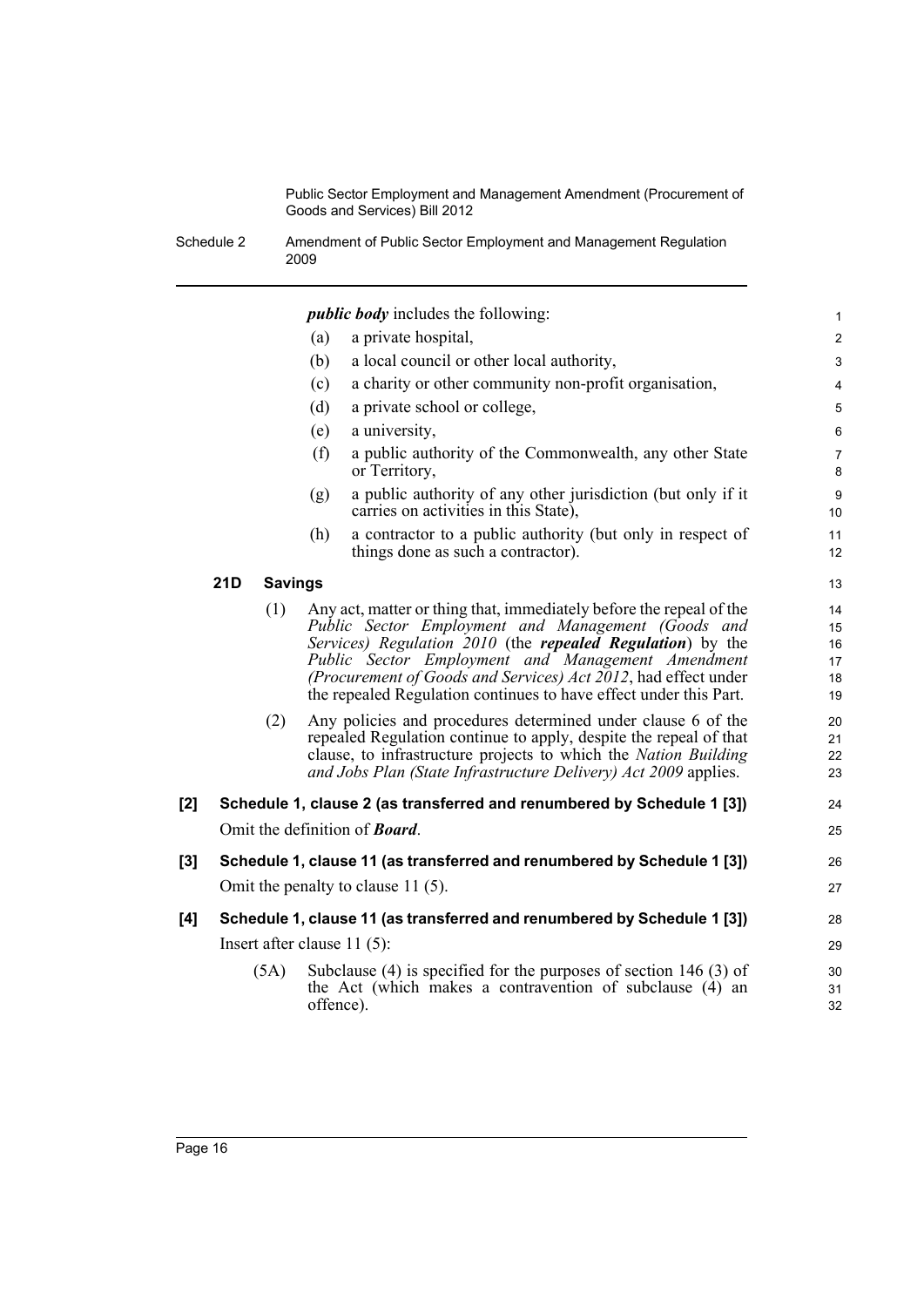Amendment of Public Sector Employment and Management Regulation 2009 Schedule 2

| [5] | Schedule 1, clause 12 (as transferred and renumbered by Schedule 1 [3])<br>Insert after clause $12(5)$ : |                                 |                                                                         |
|-----|----------------------------------------------------------------------------------------------------------|---------------------------------|-------------------------------------------------------------------------|
|     |                                                                                                          |                                 |                                                                         |
|     | [6]                                                                                                      |                                 | Schedule 1, clause 12 (as transferred and renumbered by Schedule 1 [3]) |
|     |                                                                                                          | Omit the penalty to the clause. | 7                                                                       |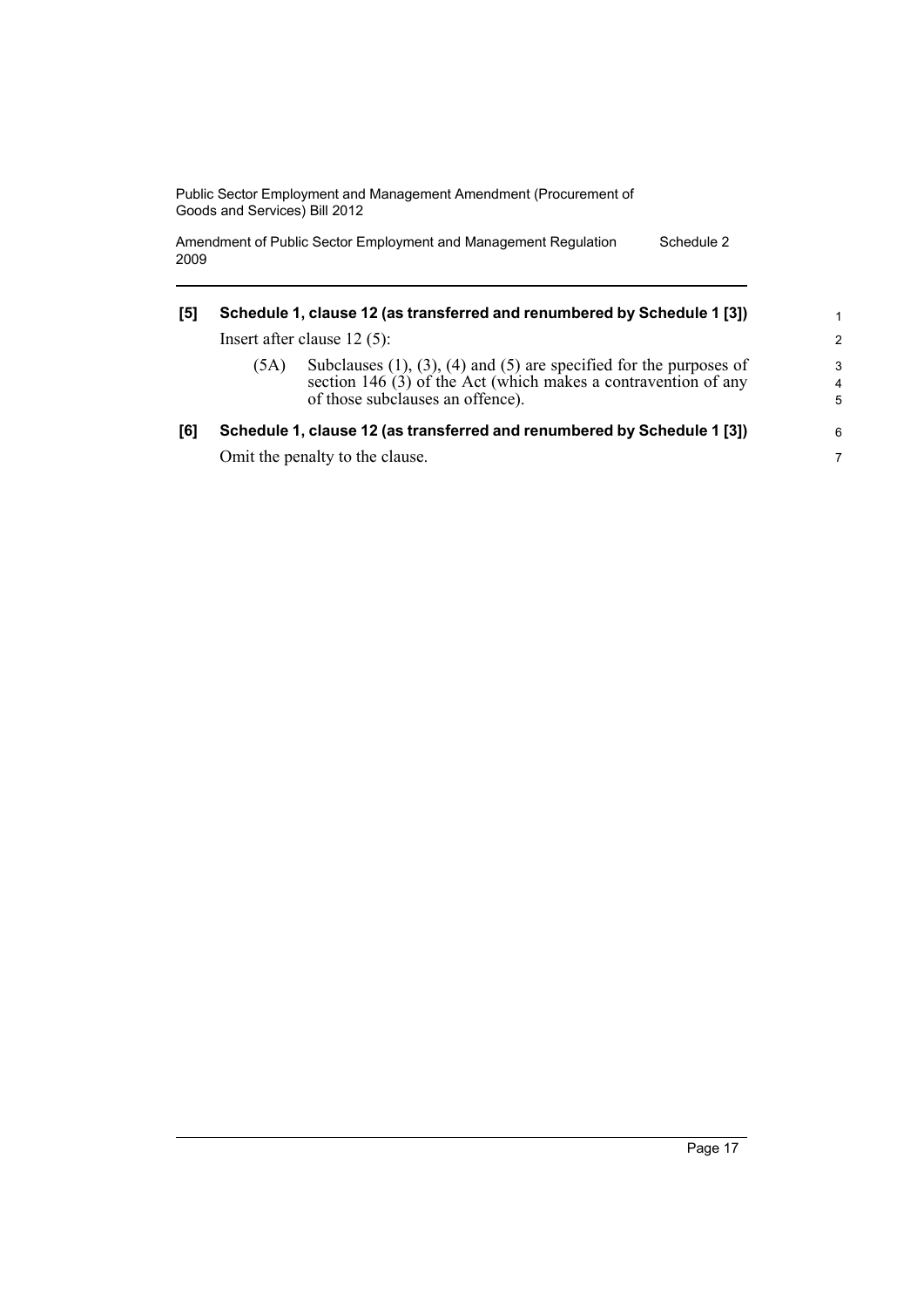> 1 2

3

## <span id="page-23-0"></span>**Schedule 3 Consequential amendments to other legislation**

## **3.1 Government Information (Public Access) Act 2009 No 52**

|     | <b>Section 36 Disputes</b>                                                                                                                                                                                                                         |     |                                                                                                                                     | $\overline{4}$ |
|-----|----------------------------------------------------------------------------------------------------------------------------------------------------------------------------------------------------------------------------------------------------|-----|-------------------------------------------------------------------------------------------------------------------------------------|----------------|
|     |                                                                                                                                                                                                                                                    |     | Omit section 36 (1). Insert instead:                                                                                                | 5              |
|     | If a person other than an officer of the agency (including, for<br>(1)<br>example, a party to a government contract) disagrees with the<br>way in which an agency has interpreted its obligations under this<br>Division, the agency is to obtain: |     |                                                                                                                                     |                |
|     |                                                                                                                                                                                                                                                    | (a) | the opinion of the Chairperson of the NSW Procurement<br>Board in relation to the matter, or                                        | 10<br>11       |
|     |                                                                                                                                                                                                                                                    | (b) | if the principal officer of the agency is the Chairperson of<br>the Board—the opinion of the Minister in relation to the<br>matter. | 12<br>13<br>14 |
| 3.2 | <b>Government Information (Public Access) Regulation 2009</b>                                                                                                                                                                                      |     |                                                                                                                                     | 15             |
|     | Schedule 3 Agencies declared to be part of other agencies                                                                                                                                                                                          |     |                                                                                                                                     |                |
|     |                                                                                                                                                                                                                                                    |     | Omit "State Contracts Control Board".                                                                                               | 17             |
|     |                                                                                                                                                                                                                                                    |     | Insert instead "NSW Procurement Board".                                                                                             | 18             |
| 3.3 |                                                                                                                                                                                                                                                    |     | Independent Pricing and Regulatory Tribunal Act 1992 No 39                                                                          | 19             |
|     |                                                                                                                                                                                                                                                    |     | Section 24G Purpose and application of Part                                                                                         | 20             |
|     |                                                                                                                                                                                                                                                    |     | Omit "State Contracts Control Board" from section 24G (1).                                                                          | 21             |
|     |                                                                                                                                                                                                                                                    |     | Insert instead "NSW Procurement Board".                                                                                             | 22             |
| 3.4 |                                                                                                                                                                                                                                                    |     | <b>Local Government Act 1993 No 30</b>                                                                                              | 23             |
|     |                                                                                                                                                                                                                                                    |     | Section 55 What are the requirements for tendering?                                                                                 | 24             |
|     |                                                                                                                                                                                                                                                    |     | Omit "State Contracts Control Board" from section 55 (3) (g).                                                                       | 25             |
|     |                                                                                                                                                                                                                                                    |     | Insert instead "NSW Procurement Board".                                                                                             | 26             |